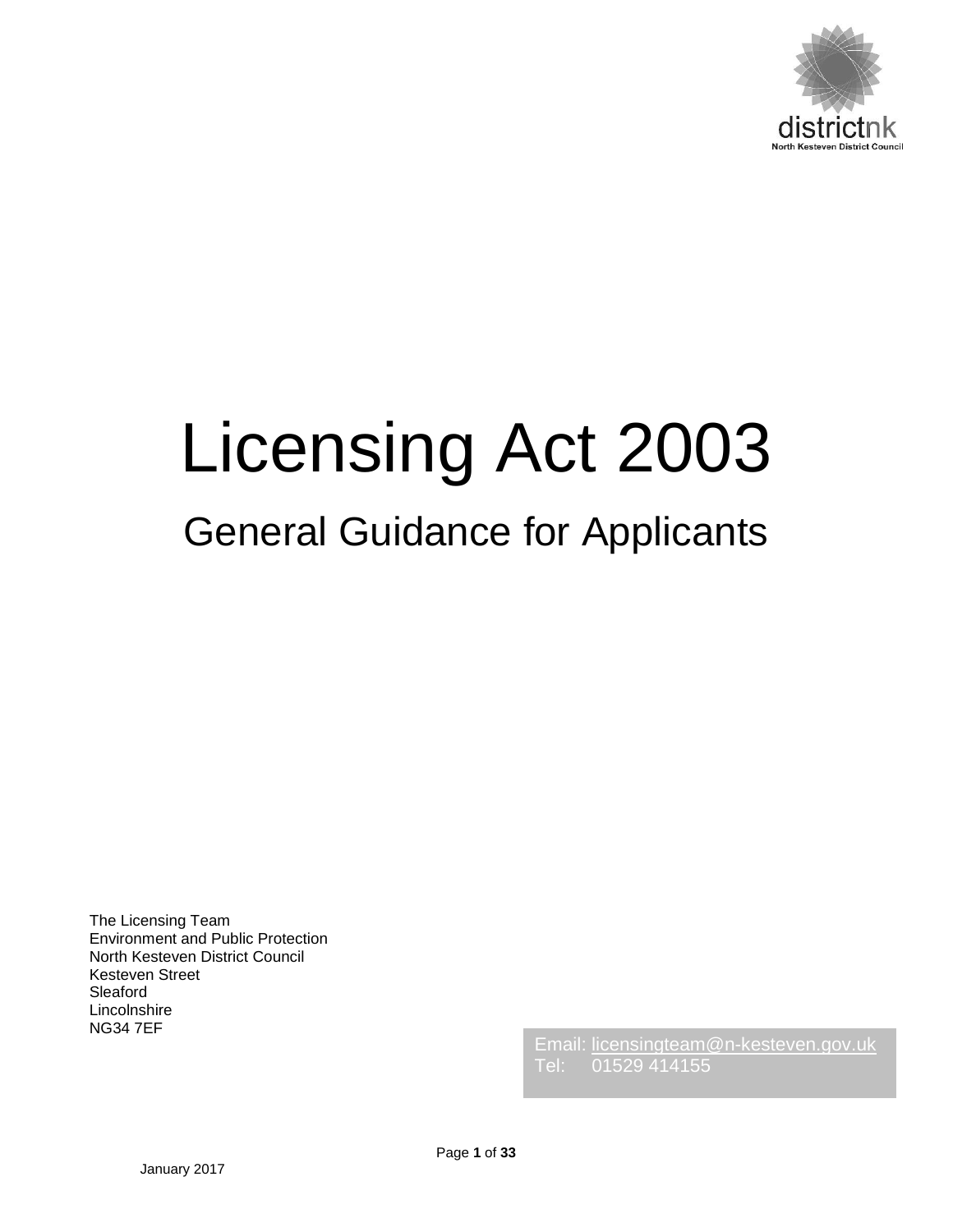**Introduction** Personal Licences

| <b>Premises Licence/Club Premises Certificate</b><br><b>Temporary Event Notices</b><br>Need Help?                                                                                                                                                                                                                                                                                                             |                               |
|---------------------------------------------------------------------------------------------------------------------------------------------------------------------------------------------------------------------------------------------------------------------------------------------------------------------------------------------------------------------------------------------------------------|-------------------------------|
| <b>SECTION 2</b><br><b>Personal Licences</b><br>Applications for personal licences<br><b>Designate Premises Supervisor</b><br>Photographs                                                                                                                                                                                                                                                                     | Page 10                       |
| <b>SECTION 3</b><br>Application for the grant of a Premises Licence of<br><b>Club Premises Certificate</b><br>Application to vary a Premises Licence or<br><b>Club Premises Certificate</b><br><b>Provisional Statements</b><br><b>Advertising Applications</b><br>Representations<br><b>Rights of Appeal</b><br><b>Transfers</b><br><b>Interim Authorities</b><br><b>Qualifying Club Conditions</b><br>Plans | Page 12                       |
| <b>SECTION 4</b><br><b>Operating Schedule</b><br>The Licensing Objectives<br>General<br>The Prevention of Crime and Disorder<br><b>Public Safety</b><br>The Prevention of Public Nuisance<br>Protection of Children from Harm                                                                                                                                                                                 | Page 18                       |
| <b>SECTION 5</b><br><b>Temporary Event Notices</b>                                                                                                                                                                                                                                                                                                                                                            | Page 25                       |
| <b>SECTION 6</b><br><b>Fees</b>                                                                                                                                                                                                                                                                                                                                                                               | Page 27                       |
| <b>APPENDICES</b><br>A. Responsible Authorities<br><b>B. Example of "Premises Notice"</b><br><b>C. Personal Licence Qualifications</b>                                                                                                                                                                                                                                                                        | Page 30<br>Page 31<br>Page 32 |
|                                                                                                                                                                                                                                                                                                                                                                                                               |                               |

Page **2** of **33**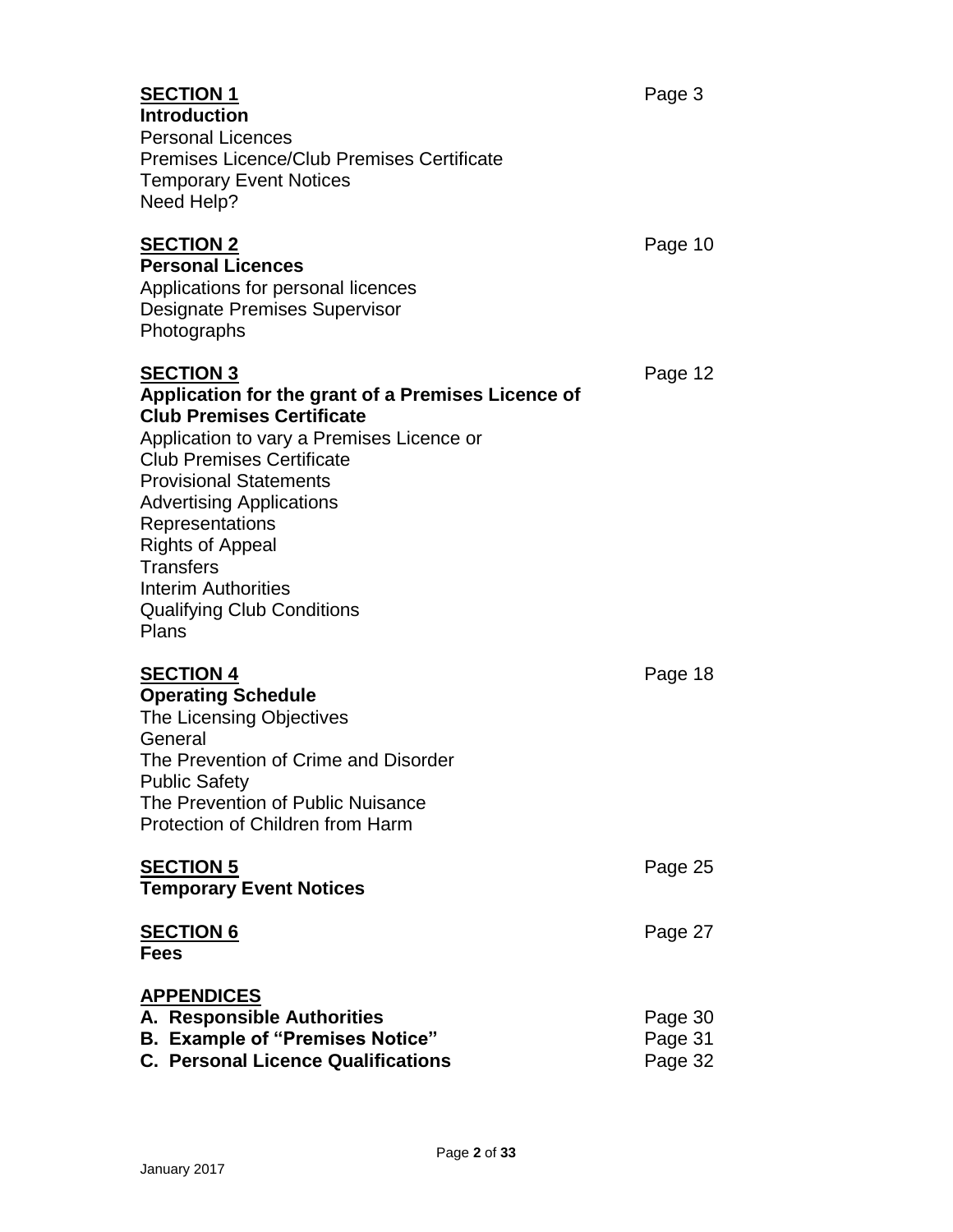#### **NORTH KESTEVEN DISTRICT COUNCIL**

#### **Licensing Act 2003**

#### **Guidance for Applicants**

#### **SECTION 1 - INTRODUCTION**

This document is intended to offer guidance to applicants for licences, certificates or temporary event notices within the North Kesteven District. It provides the basic information to help make an application.

This guidance should be read in conjunction with the Statement of Licensing Policy issued by North Kesteven District Council which informs applicants on how it will administer the licensing system.

**This guidance reflects changes in legislation and statutory guidance up to April 2017.**

#### **Right to Work**

The Licensing Act 2003 sets out the licensing regime for the sale and supply of alcohol, the provision of entertainment and the provision of late night refreshment in England and Wales. The Immigration Act 2016 amends the 2003 Act to introduce immigration safeguards in respect of licensing applications made in England or Wales on or after 6 April 2017.

The intention is to prevent illegal working in premises licensed for the sale of alcohol or late night refreshment. Premises licences to sell alcohol or provide late night refreshment and personal licences cannot be issued to an individual who does not have permission to be in the UK, or is not entitled to undertake work relating to the carrying on of a licensable activity.

Licences issued to those with limited permission to be in the UK will lapse when their permission to be in the UK and work in a licensable activity comes to an end.

The relevant licence application forms have been updated to allow the applicant to provide their date of birth, nationality and evidence of eligibility to work. A list of acceptable documents to demonstrate eligibility to work has been included within the forms. The applicant must submit copies of their acceptable documents within the application.

We will check that the documents provided demonstrate that the applicant is eligible to work in the licensable activity. This may include making checks with the Home Office Immigration team.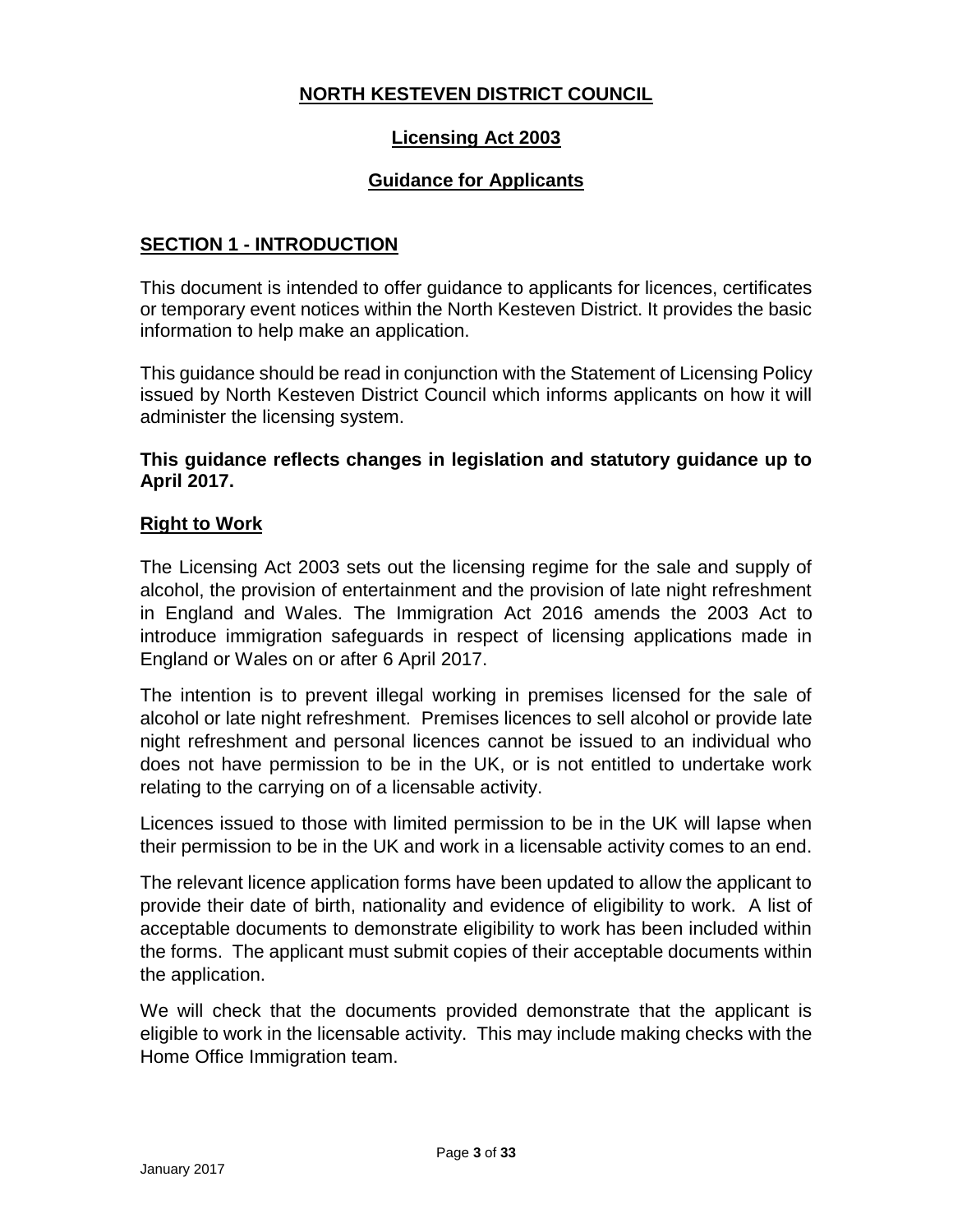#### **Personal Licences**

A personal licence is a licence held by a particular individual to permit that person to authorise the sale by retail of alcohol from a premises that is suitably licensed for the purposes of selling alcohol. Not everyone who makes a sale has to hold a personal licence, so long as a personal licence holder has authorised the sale.

Please note - A personal licence is not required for any other licensable acitivity including the supply of alcohol authorised under a Club Premises Certificate.

Applications for a personal licence should be made to the Licensing Authority where the applicant normally resides. The applicant must be over 18 years of age.

Only one personal licence can be held. It is valid indefinitely provided it has not been surrendered, revoked or forfeited or lapsed.

For further details, please see Section 2.

#### **Premises Licence/Club Premises Certificate**

A premises licence or club premises certificate authorises the use of any premises, (which not only includes a building or part of a building, but, also includes the open air, part of the highway, a vehicle, vessel, a moveable structure, a temporary structure or any place or a part of any premises), for licensable activities.

A **Premises Licence** permits the following licensable activities to take place on premises:

- The sale by retail of alcohol;
- The provision of regulated entertainment; and
- The provision of late night refreshment. (Supplying hot food or hot drink between 11pm and 5am)

#### **Regulated entertainment** is:

- Performance of a play
- Exhibition of a film
- Indoor sporting events
- Boxing or wrestling entertainment
- Performances of live music
- Playing of recorded music
- Performances of Dance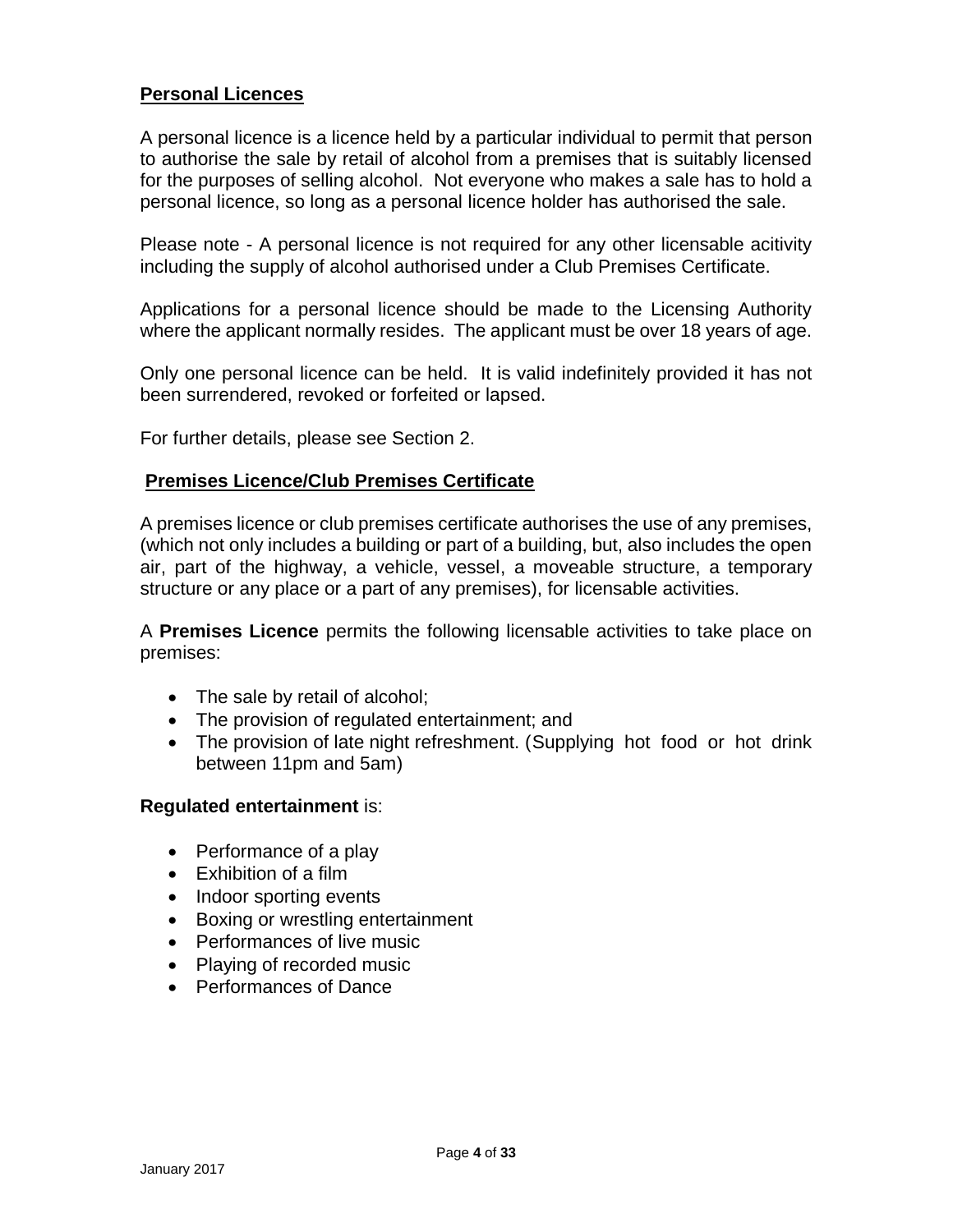#### **In terms of specific regulated entertainments please note that:**

- Plays: no licence is required for performances between 08:00 and 23.00 on any day, provided that the audience does not exceed 500.
- Films: no licence is required for 'not-for-profit' film exhibition held in community premises between 08.00 and 23.00 on any day provided that the audience does not exceed 500 and the organiser (a) gets consent to the screening from a person who is responsible for the premises; and (b) ensures that each such screening abides by age classification ratings.
- Indoor sporting events: no licence is required for performances between 08.00 and 23.00 on any day, provided that the audience does not exceed 1000.
- Boxing or Wrestling Entertainment: no licence is required for a contest, exhibition or display of Greco-Roman wrestling, or freestyle wrestling between 08.00 and 23.00 on any day, provided that the audience does not exceed 1000. Combined fighting sports – defined as a contest, exhibition or display which combines boxing or wrestling with one or more martial arts – are licensable as a boxing or wrestling entertainment rather than an indoor sporting event.
- Live music: no licence permission is required for:
	- $\geq$  a performance of unamplified live music between 08.00 and 23.00 on any day, on any premises.
	- $\geq$  a performance of amplified live music between 08.00 and 23.00 on any day on premises authorised to sell alcohol for consumption on those premises, provided that the audience does not exceed 500.
	- $\geq$  a performance of amplified live music between 08.00 and 23.00 on any day, in a workplace that is not licensed to sell alcohol on those premises, provided that the audience does not exceed 500.
	- $\geq$  a performance of amplified live music between 08.00 and 23.00 on any day, in a church hall, village hall, community hall, or other similar community premises, that is not licensed by a premises licence to sell alcohol, provided that (a) the audience does not exceed 500, and (b) the organiser gets consent for the performance from a person who is responsible for the premises.
	- $\triangleright$  a performance of amplified live music between 08.00 and 23.00 on any day, at the non-residential premises of (i) a local authority, or (ii) a school, or (iii) a hospital, provided that (a) the audience does not exceed 500, and (b) the organiser gets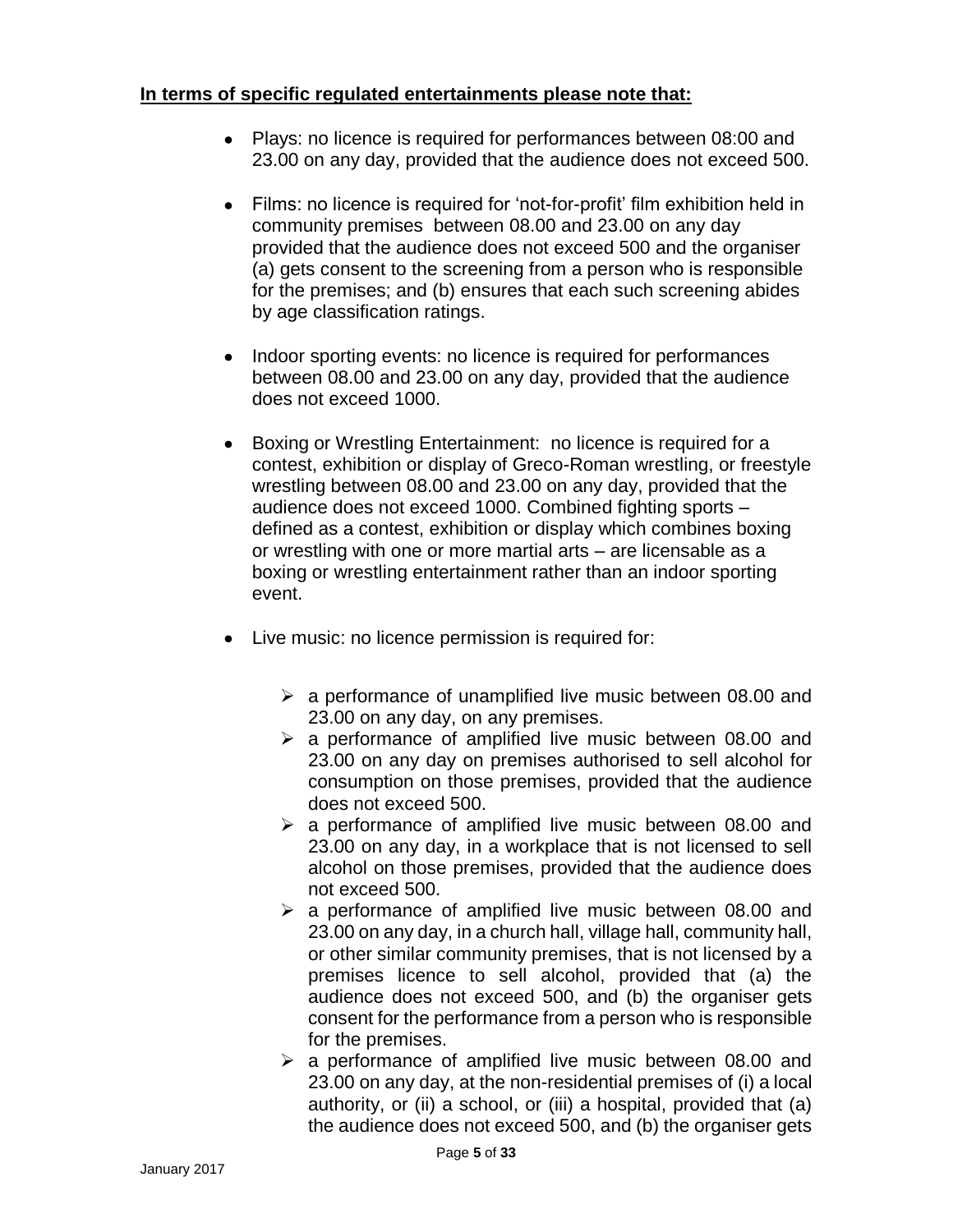consent for the performance on the relevant premises from: (i) the local authority concerned, or (ii) the school or (iii) the health care provider for the hospital.

- Recorded Music: no licence permission is required for:
	- $\geq$  any playing of recorded music between 08.00 and 23.00 on any day on premises authorised to sell alcohol for consumption on those premises, provided that the audience does not exceed 500.
	- $\geq$  any playing of recorded music between 08.00 and 23.00 on any day, in a church hall, village hall, community hall, or other similar community premises, that is not licensed by a premises licence to sell alcohol, provided that (a) the audience does not exceed 500, and (b) the organiser gets consent for the performance from a person who is responsible for the premises.
	- $\geq$  any playing of recorded music between 08.00 and 23.00 on any day, at the non-residential premises of (i) a local authority, or (ii) a school, or (iii) a hospital, provided that (a) the audience does not exceed 500, and (b) the organiser gets consent for the performance on the relevant premises from: (i) the local authority concerned, or (ii) the school proprietor or (iii) the health care provider for the hospital.
- Dance: no licence is required for performances between 08.00 and 23.00 on any day, provided that the audience does not exceed 500. However, a performance which amounts to adult entertainment remains licensable.
- Cross activity exemptions: no licence is required between 08.00 and 23.00 on any day, with no limit on audience size for:
	- $\triangleright$  any entertainment taking place on the premises of the local authority where the entertainment is provided by or on behalf of the local authority;
	- $\triangleright$  any entertainment taking place on the hospital premises of the health care provider where the entertainment is provided by or on behalf of the health care provider;
	- $\triangleright$  any entertainment taking place on the premises of the school where the entertainment is provided by or on behalf of the school proprietor; and
	- $\triangleright$  any entertainment (excluding films and a boxing or wrestling entertainment) taking place at a travelling circus, provided that (a) it takes place within a moveable structure that accommodates the audience, and (b) that the travelling circus has not been located on the same site for more than 28 consecutive days.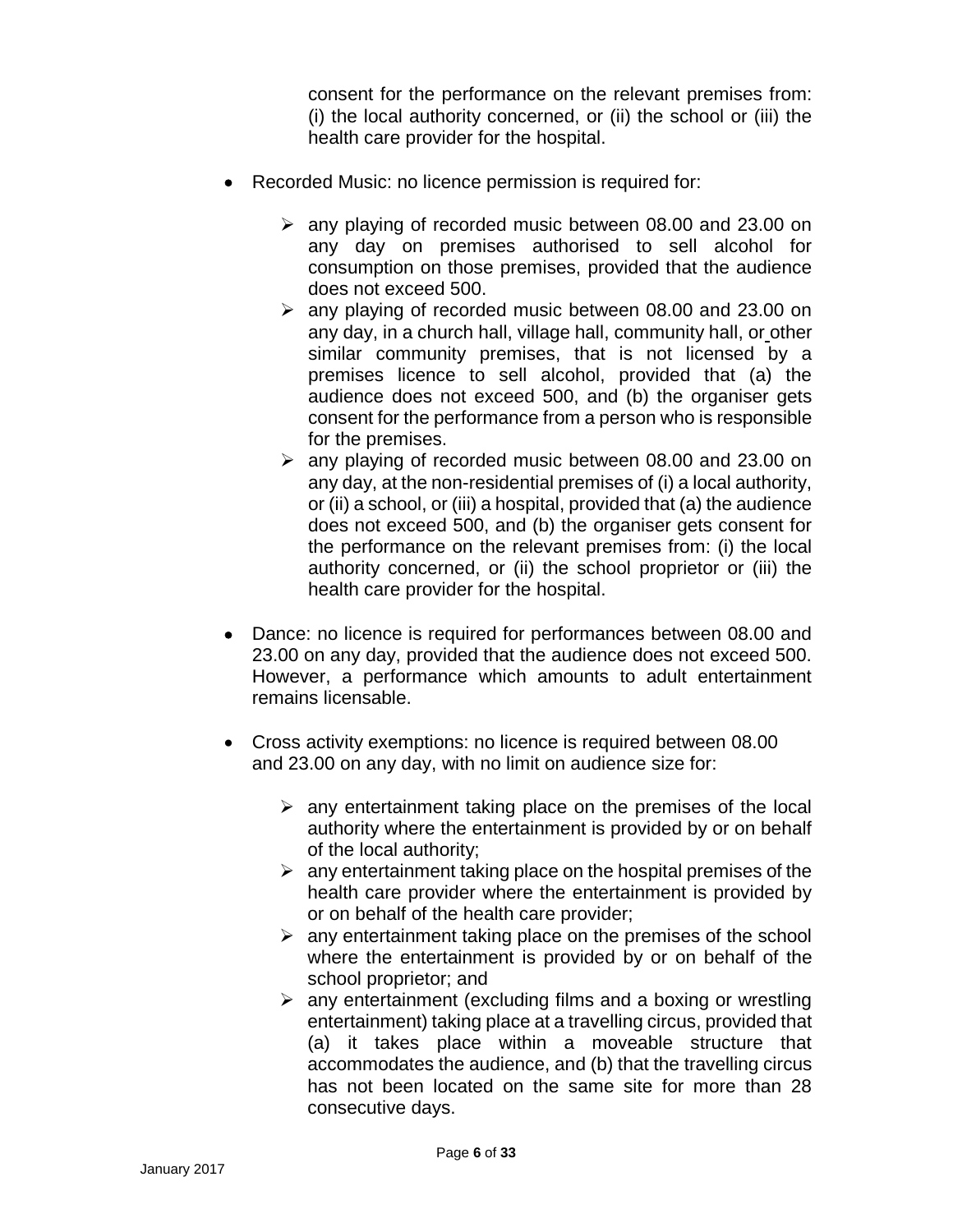There are some other exemptions when a licence for regulated entertainment is not needed, they are:

- Activities which involve participation as acts of worship in a religious context.
- Activities in places of public religious worship.
- Education teaching students to perform music or to dance.
- $\bullet$  The demonstration of a product for example, a quitar in a music shop.
- The rehearsal of a play or performance of music for a private audience where no charge is made with a view to making a profit.
- Morris dancing (or similar).
- $\bullet$  Incidental music the performance of live music or the playing of recorded music if it is incidental to some other activity.
- $\bullet$  Incidental film an exhibition of moving pictures if it is incidental to some other activity.
- A spontaneous performance of music, singing or dancing.
- Garden fetes or similar if not being promoted or held for purposes of private gain.
- Films for advertisement, information, education or in museums or art galleries.
- Television or radio broadcasts as long as the programme is live and simultaneous.
- Vehicles in motion at a time when the vehicle is not permanently or temporarily parked.
- Games played in pubs, youth clubs etc. (e.g. pool, darts and table tennis).
- Stand-up comedy.
- Provision of entertainment facilities (e.g. dance floors).

#### **What does "incidental" mean?**

This is sometimes a difficult area and if you are unsure you should contact us for advice. Examples of "incidental" entertainment are:

- A supermarket playing background music (people go there to shop the music is not an influencing factor);
- Music during keep fit classes (people are there to exercise);
- Salsa dance classes (people are there to learn to dance);
- A pub jukebox playing in the background (people are there to drink, the music is not an influencing factor).

Every premises that sells alcohol must nominate a **Designated Premises Supervisor (DPS)** who is in overall charge of the premises. The DPS must be a personal licence holder.

There are exceptions to these requirements in respect of some Community Premises (see Section 3 for more details).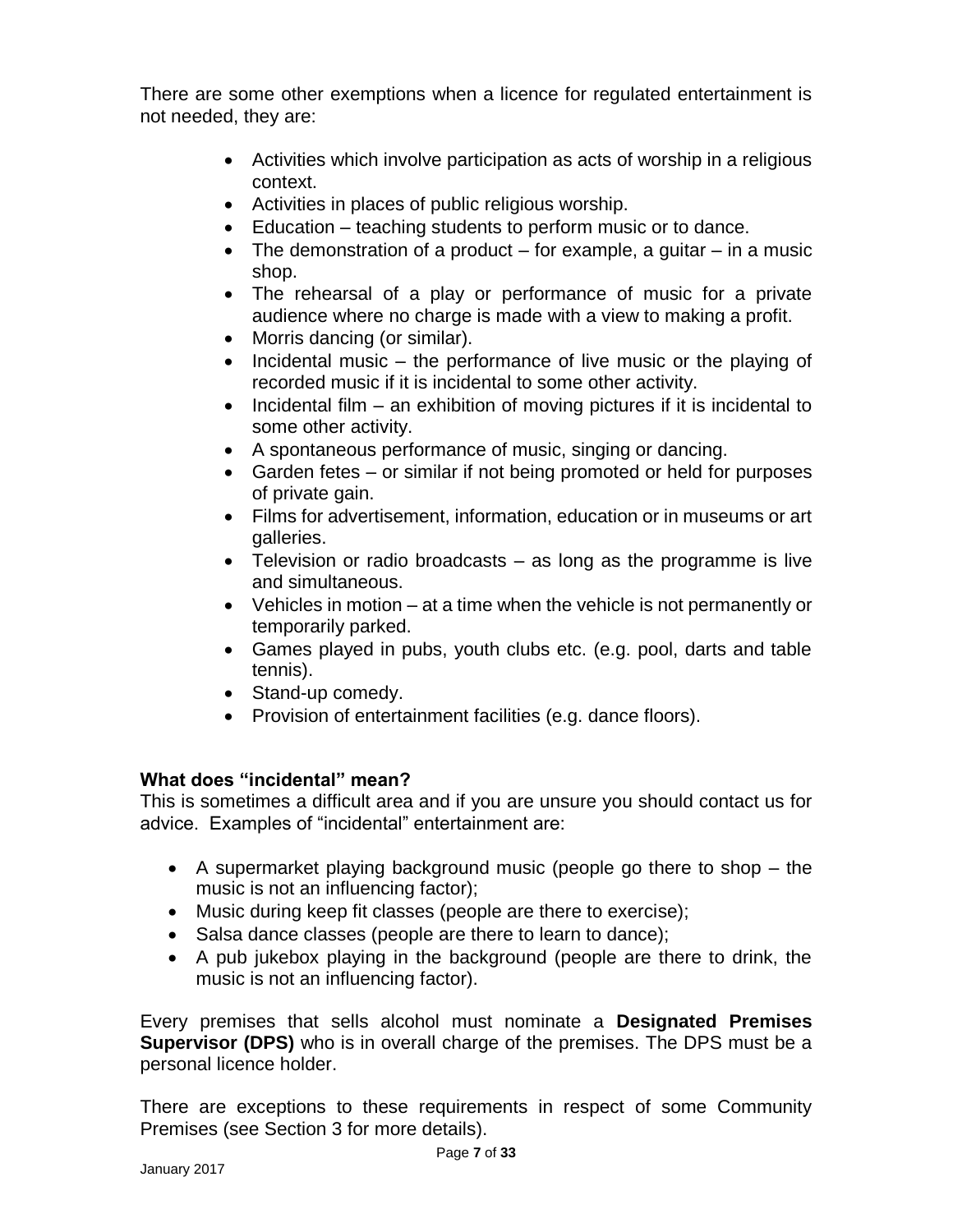A **Club Premises Certificate** permits the following licensable activities to take place on "qualifying club" premises:

- The supply of alcohol by or on behalf of a club to, or to the order of, a member of the club;
- Sale by retail of alcohol by or on behalf of a club to a quest of a member of the club for consumption on the club's premises.
- The provision of regulated entertainment; and
- The provision of late night refreshment.

For the definition of Regulated Entertainment, please see above.

A full list of conditions a club has to meet to become a "qualifying club" can be found in Section 3.

A Club Premises Certificate does not need a personal licence holder or anyone identified as a DPS as there is no sale by retail of alcohol (except to guests) because the members own the alcohol stock and the money passing across the bar is merely a mechanism to preserve equity between members where one may consume more than another. The club rulebook should make clear the club's policy for guests.

Clubs should carefully consider whether they should apply for a club premises certificate or a premises licence. If a registered club has rules that allow them to hire out function rooms to persons other than members then they may need to apply for a premises licence. Clubs are therefore recommended to look to their rules and take legal advice as what permission to apply for.

Please note that the secretary of a club can commit various offences if changes are not notified to the Licensing Authority in respect of club rules or registered address of club premises.

You may not apply for either a premises licence or a club premises certificate if you or any of your committee members are under 18 years of age.

For further details, please see section 3.

The application for the grant of either a premises licence or club premises certificate will need to include an **operating schedule**.

You need to bear the four licensing objectives in mind when completing your operating schedule. They are:

- Prevention of Crime and Disorder,
- The Prevention of Public Nuisance;
- Public Safety
- The Protection of Children from Harm.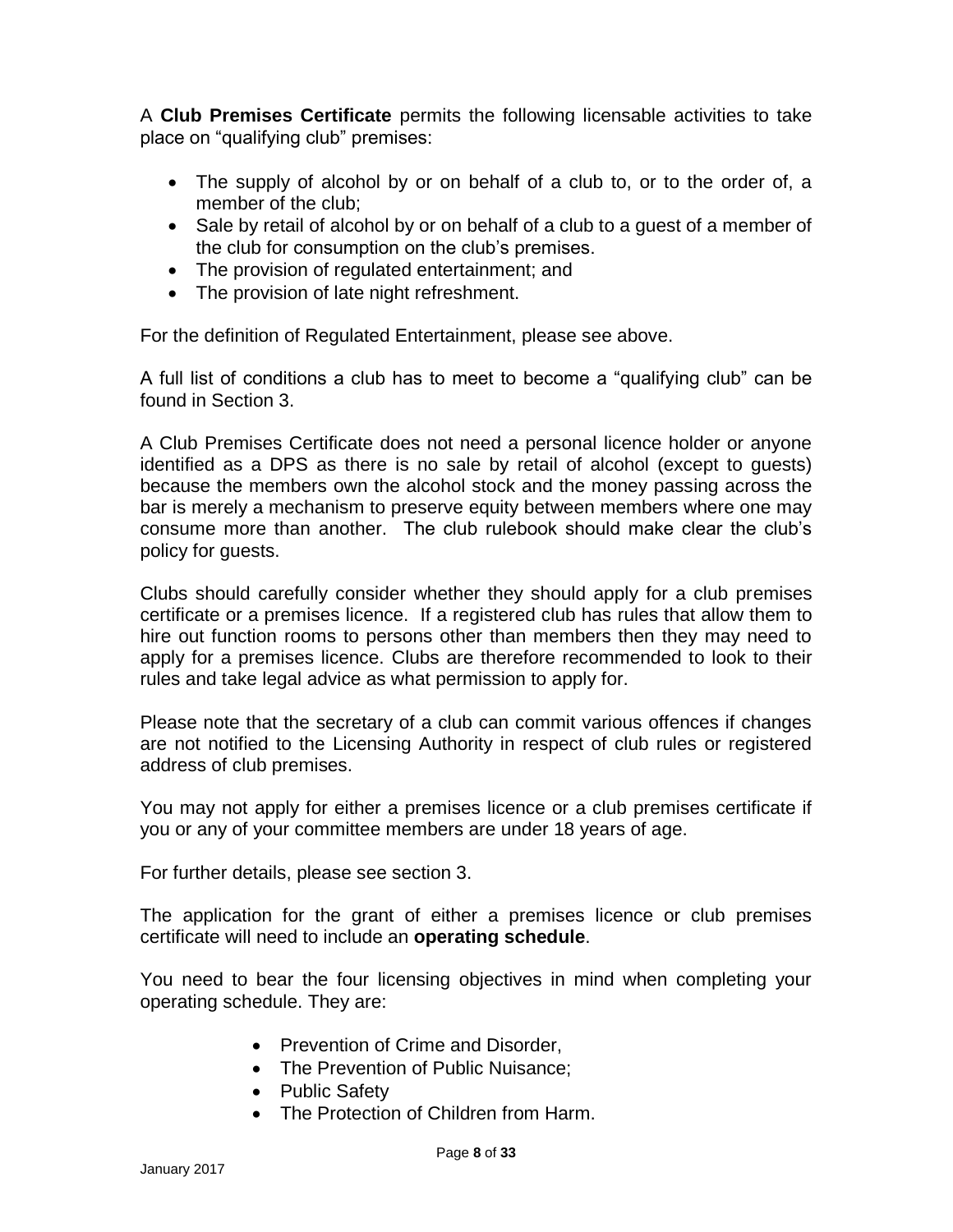Operating schedules, which form part of an application, are considered by **Responsible Authorities** (e.g. the police, fire, environmental health officers, etc – see Appendix A). Applicants are required to copy applications for premises licences and club premises certificates to them.

For further details, please see Section 4.

The application will have to be advertised for the benefit of local residents and businesses and any other party who may have an interest.

Responsible authorities and any persons are free to raise relevant representations, which relate to the promotion of the licensing objectives, about the proposals contained in an application.

For further details of fees, contact details for responsible authorities and how to advertise applications, please see Section 6 and Appendices A and B.

#### **Temporary Event Notices**

Before an ad-hoc event that includes any licensable activities takes place in England or Wales, the local licensing authority must be given a Temporary Event Notice (TEN) for the "licensable activities" that are planned. You should apply to us only for events that take place within the North Kesteven District.

The TEN process is intended to be simple to use and in essence means that, *subject to certain limitations*, there is no permission required to hold temporary events. An applicant must merely give notice of the event to the Licensing Authority and also inform the Council's Environmental Protection Unit and the Police (the Relevant Persons). Provided the applicant stays within the definition of a TEN then the Licensing Authority can only intervene in certain circumstances, the Relevant Persons may object to the TEN if they feel that the proposed event may undermine any of the Licensing Objectives.

For further details on TENS, please see Section 5.

#### **Need help?**

If, after reading the guidance notes, you have any concerns about making applications and you require further help, the Licensing Team will be happy to assist.

For contact details, please see Section 6.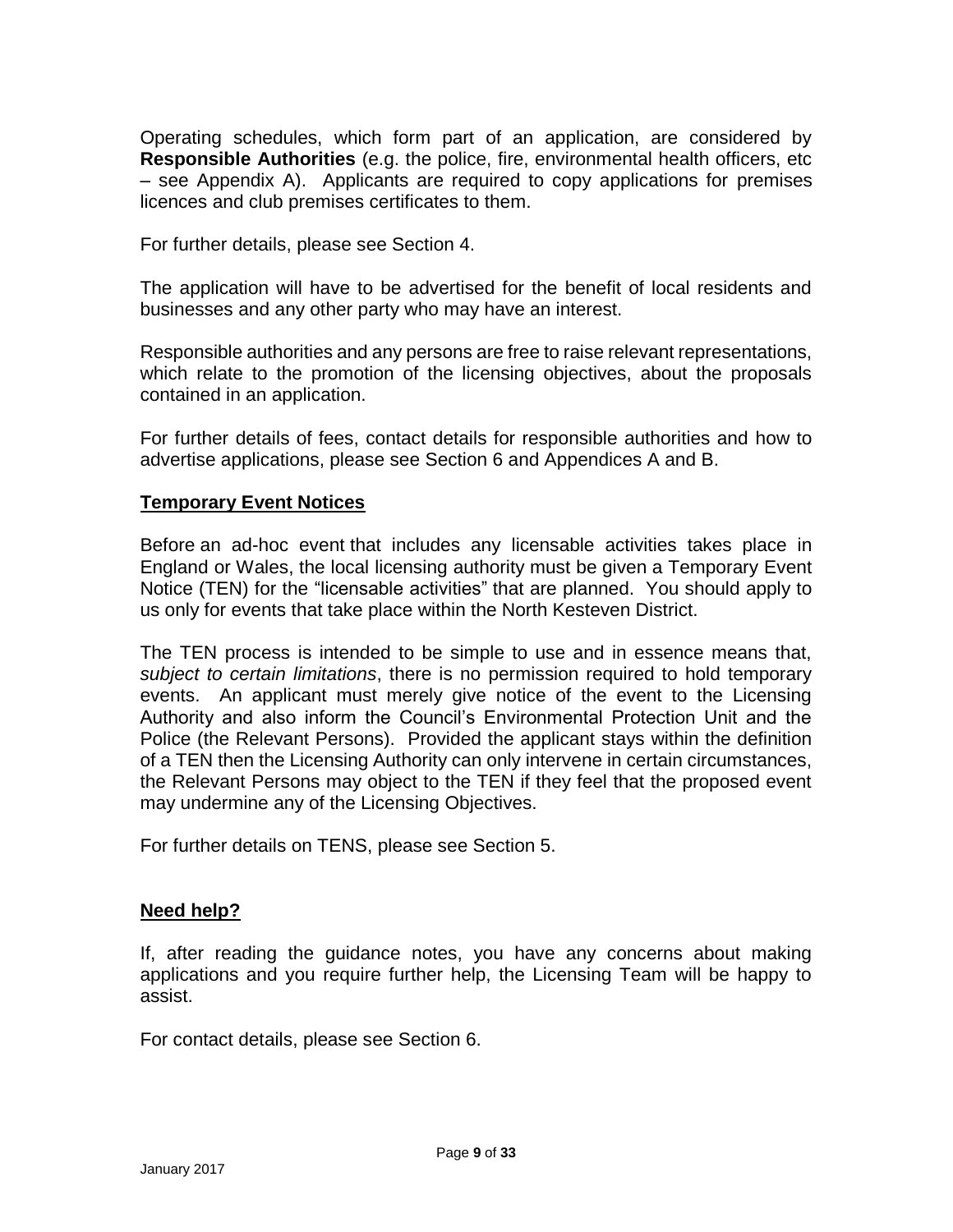#### **SECTION 2 - PERSONAL LICENCES**

A personal licence authorises the individual to supply alcohol or authorise the sale of alcohol in accordance with a premises licence. Personal licences are valid indefinitely, and are 'portable' between premises. Applications should be made to the Local Authority where you ordinarily reside. Every sale of alcohol must be made or authorised by a personal licence holder (unless the sale is being made under the authority of a Temporary Event Notice).

#### **Applications for personal licences**

You can apply for a personal licence at any time providing you are 18 or over. You must have the legal right to work in the UK in order to hold a Personal Licence, proof of which will be required. Licences will lapse automatically if your right to work in the UK expires or is revoked.

Applicants for personal licences must prove that they have the legal right to work in the UK, by providing copies of official documents showing that they are either a British or UK citizen, a national of an EEA country or Switzerland, have been granted indefinite leave to remain and work in the UK, or have another immigration permission allowing them to lawfully work in a field relevant to the sale of alcohol.

Official guidance notes on what documents are acceptable and which pages must be photocopied are included with the application form. Please do not send original documents through the post, but rather send good quality photocopies of all relevant pages.

We may request further documentation or carry out further checks with the Home Office if an applicant's immigration status is unclear. Personal licences cannot legally be granted to any person who does not have the right to work in the UK.

You must be able to show that you have sufficient knowledge of licensing law and the social consequences of selling alcohol by successfully completing an approved training course and submitting the qualification with your application. **See Appendix C.** 

You must submit a Criminal Record Check; issued no earlier than one calendar month before the date of the application, to prove that you have not been convicted of any relevant offences. In order to do this you should submit one of the following:

- 1. A criminal conviction certificate issued under s112 of the Police Act 1997 (a basic Disclosure) or
- 2. A criminal record certificate issued under s113A of the Police Act 1997 (a standard or enhanced CRB check) or;
- 3. The result of a subject access search under the Data Protection Act 1998 of the Police National Computer by the National Identification Service.

Further information about criminal record checks can be found here: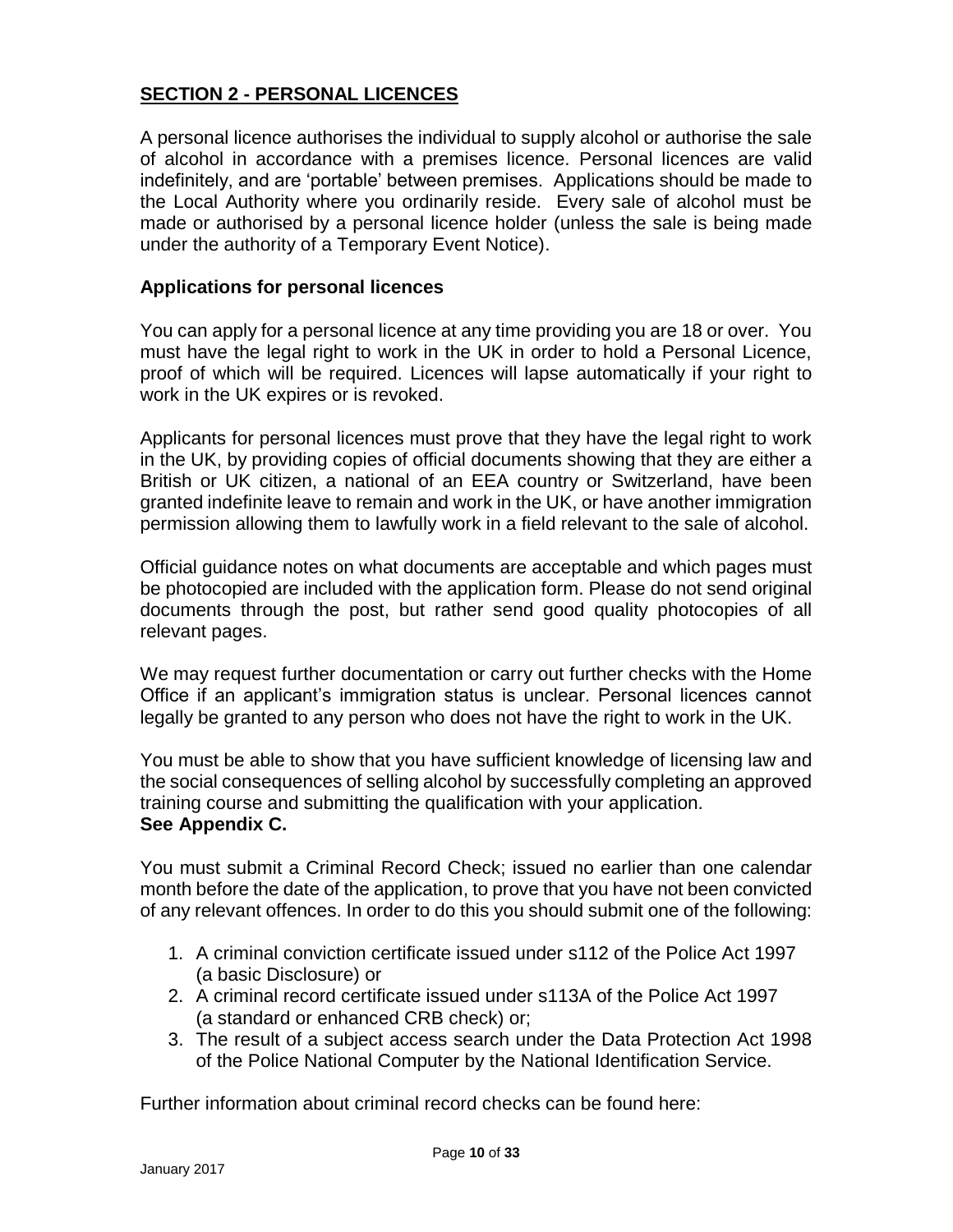<http://www.businesslink.gov.uk/bdotg/action/layer?topicId=1084415157>

We strongly advise that applicants choose to obtain a basic Disclosure, these can be obtained online at https://www.mygov.scot/basic-disclosure/ follow the link for a basic disclosure.

You must also make a separate declaration that you have not been convicted of a relevant offence or a foreign offence or been required to pay an immigration penalty.

If you have no convictions, not had a licence forfeited in the past five years, are suitably trained, are 18 or over and have the right to work in the UK there is no reason why you should not qualify for a personal licence.

Please note that personal licences are not required in qualifying clubs, for temporary events (up to a maximum of five per year) and for premises which provide licensable activities that do not include the sale by retail of alcohol.

Personal licence holders are able to apply for up to fifty temporary event notices per year.

#### **Photographs**

Should be:

- taken against a light background;
- size 45 millimetres by 35 millimetres;
- be full face without sunglasses;
- unless the applicant wears a head covering due to his/her beliefs, without a hat;
- on photographic paper; and
- endorsed by a solicitor, notary, a person of standing in the community, or any individual with a professional qualification, for either a transfer of a licence, or new application.

#### **Designated Premises Supervisor**

A personal licence holder may give written consent to become a designated premises supervisor (DPS) for licensed premises where the activity of sale by retail of alcohol is authorised. The DPS has a legal responsibility for not only authorising the sale by retail of alcohol under the terms of the personal licence but also has control of the day-to-day management of that premises under the terms of the premises licence. Please note that if the designated premises supervisor is not physically on the premises, there should be a clear management structure with which staff are familiar. There can only be one DPS on the premises licence, but no limit on the number of personal licence holders in order to maintain effective management of the premises.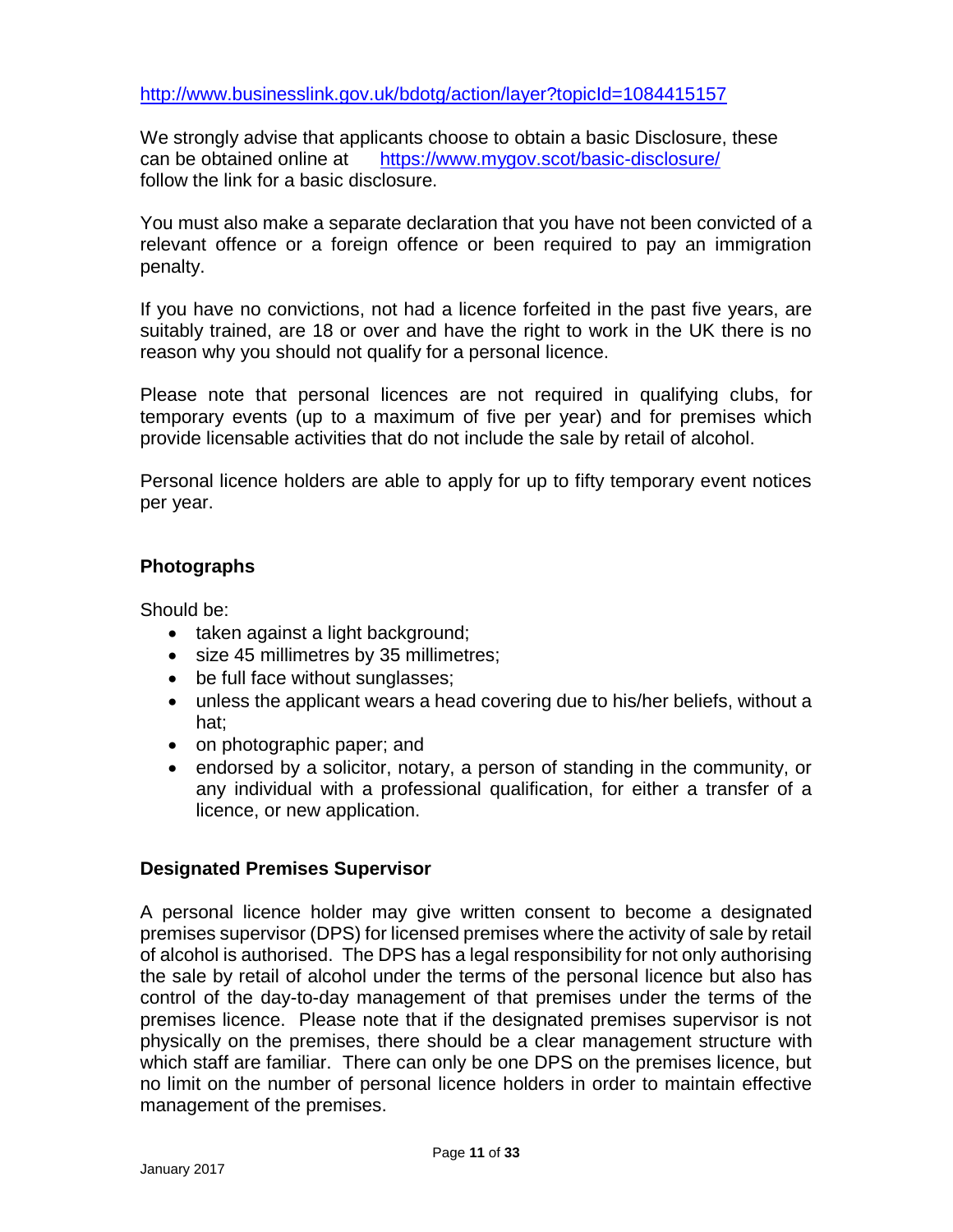It is recommended that premises operators keep a list of current licence holders working at those premises available for inspection.

#### **SECTION 3 - APPLICATION FOR THE GRANT OR VARIATION OF A PREMISES LICENCE OR CLUB PREMISES CERTIFICATE**

Each application for the grant or variation of a premises licence or club premises certificate will be considered individually in accordance with the Licensing Authority's policy.

You must send to the Licensing Team:

- A completed application form (for a premises licence or club premises certificate); including an operating schedule (see Section 4);
- The correct fee (see Section 5);
- Applications must contain a plan of the premises which does not have to be to scale but the information contained therein must be clear and legible in all material respects (see below):
- If the new premises licence (but not club premises certificate) application is to include the retail of alcohol, the written consent form of the individual personal licence holder who wishes to be the Designated Premises Supervisor (DPS) is required (see Section 2);
- If a new club premises certificate application, a declaration that the club is a "qualifying club".

You must submit a copy of your application to all "Responsible Authorities" at the time of making the application and advertise the application. Details of the responsible authorities in the North Kesteven District can be found in Appendix A. For your own benefit you may wish to get a receipt for the delivery of the application forms or send the applications by registered post or recorded delivery and keep the proof of postings as evidence that the applications have been sent.

If you are applying for a variation to your licence or certificate the process is very similar to making an application for a grant. You should note that your operating schedule will need to be altered to accommodate your proposed variation (see section 4 for details).

If the variation is simply to change the DPS, or the name and address of the licence holder then the application process is much simpler.

Any persons or Responsible authorities are free to raise relevant representations, which relate to the promotion of the licensing objectives, about the proposals contained in an application. For further details of fees, contact details for responsible authorities and how to advertise applications, please see Section 6 and Appendix A.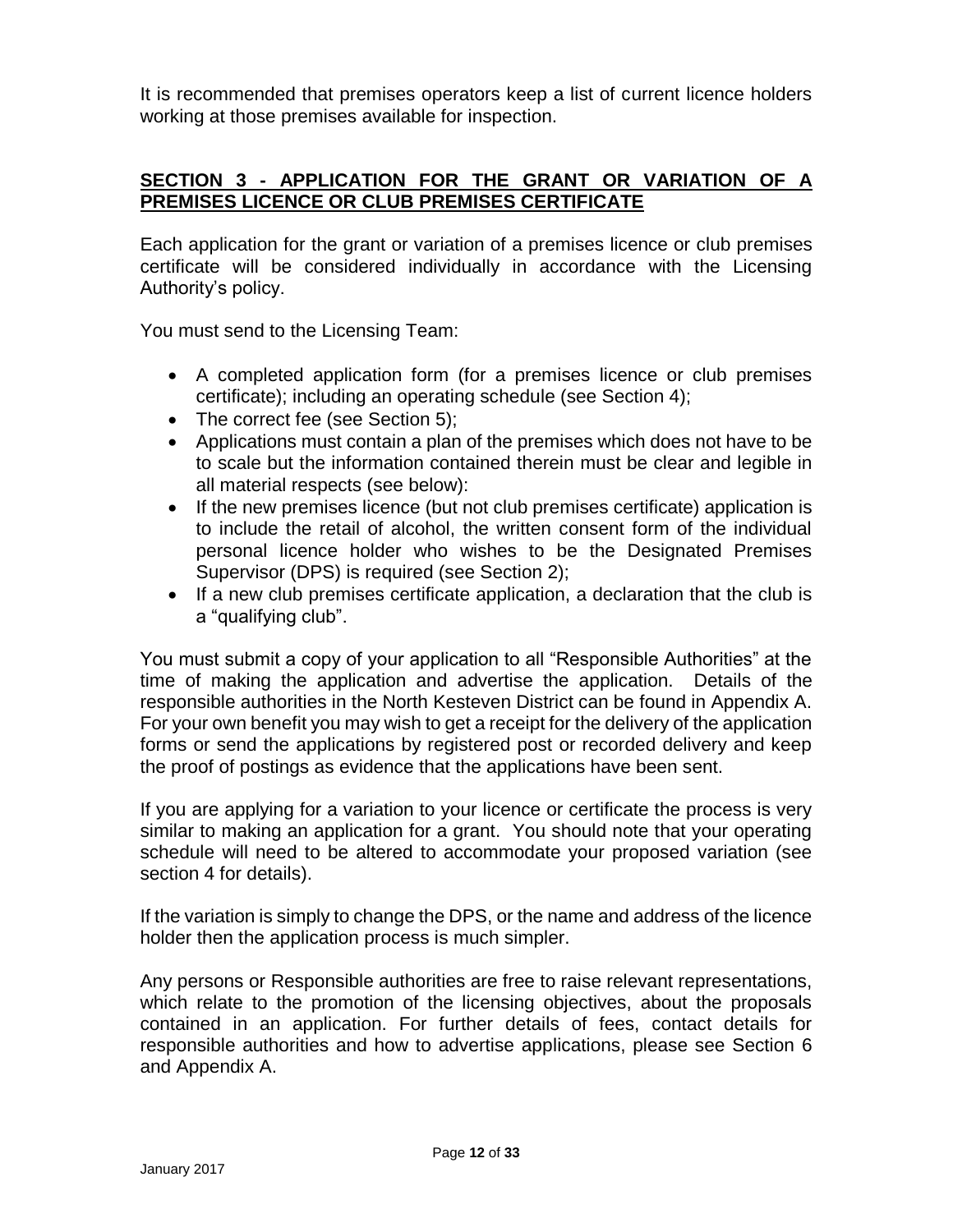#### **Community Premises**

Every Premises which has an alcohol licence is subject to two Mandatory Conditions under the Licensing Act 2003 requiring them to have a named Designated Premises Supervisor (DPS) and that every supply of alcohol must be made by a Personal Licence Holder.

Every new or variation application by a Community Premises for an alcohol licence will include an option to remove the two Mandatory Conditions and replace them with the alternative licence condition that does not require the nomination of a DPS.

Community Premises that already have an alcohol licence will be able to apply to remove the two Mandatory Conditions and replace them with the alternative condition which has the effect of making the supply of alcohol under the premises licence the responsibility of the management committee, effectively replacing the DPS with the Management Committee. The police have a statutory right of objection to any application to use this condition. They can ask instead for the two Mandatory Conditions (DPS etc) to be used, this would be decided by the Licensing Authority at a formal hearing.

If there are problems at licensed premises which are using the new condition and a formal licence review is requested then the licensing authority has the power to impose, or re-impose the two Mandatory Conditions requiring a DPS and personal licence holder.

Community premises are defined as premises that are or form part of a church hall, chapel hall or other similar building; or a village hall, parish hall or community hall or other similar building.

#### **Provisional Statements**

Where premises are being or are about to be constructed for the purposes of being used for one or more licensable activities, or are being or about to be extended or otherwise altered for that purpose, the necessary investment may not be committed unless investors have some assurance not only that the project has appropriate planning permission but that they have some degree of assurance that a premises licence covering the desired licensable activities would be granted for the premises when the building work is completed. In such circumstances an application for a Provisional Statement may be made.

If the details necessary to complete an application for a premises licence are known, then such an application can be made. However, it may be that details of the actual operation are not known and it is therefore open for application to be made for a Provisional Statement.

The procedure is similar to that of an application for a premises licence. If such an application is granted, then subject to there being no material changes to the project, investors etc can be confident that a premises licence will be granted.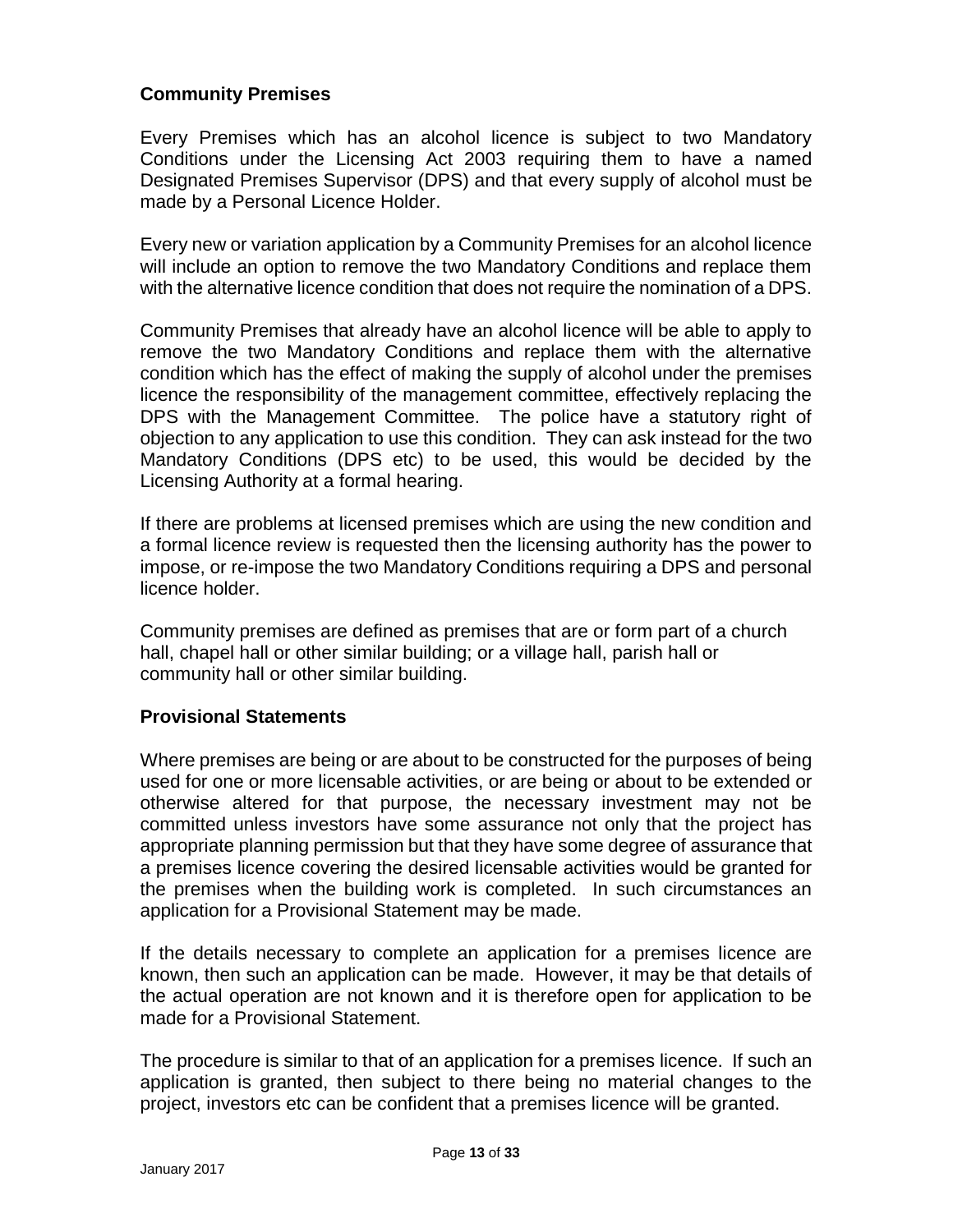The grant of any licence under this Act does not indicate planning consent will be granted, nor should the grant of planning consent imply the granting of a licence under this legislation.

For further details, please see Section 3

#### **Advertising Applications**

In the case of an application for the grant of or variation to a premises licence or club premises certificate, or a provisional statement, the application must be advertised.

A Notice giving details of the application must be displayed in a prominent position at or on the premises concerned. There are regulations concerning the format of the actual form the notice must take. This notice must be displayed for not less than 28 consecutive days starting on the day after the day the application was made.

The applicant must also advertise the application in a local newspaper circulating in the district such as the Lincolnshire Echo or Sleaford Standard. The newspaper notice must be circulated on at least one occasion not more than 10 working days after the giving of the application to the Licensing Authority. A copy of the advertisement should be sent to the Licensing Authority detailing where and when it was published. Both the newspaper notice and the notice for the application will contain the following information:

- The relevant licensable activities proposed to carry on at the premises;
- The proposed changes of the application;
- The name of the applicant;
- The postal address of the premises, or if not applicable a description of the premises concerned;
- Details of where the register of the Licensing Authority is held and where it can be inspected;
- The dates between which an interested party or a responsible authority may make representations to the Licensing Authority;
- A statement that all representations must be made in writing; and
- A statement that it is an offence knowingly or recklessly to make a false statement in connection with an application and the maximum fine for which a person is liable on summary conviction for the offence.
- The notice displayed on the premises must be A4 or larger, pale blue in colour, legibly printed in font size 16 or larger.
- There are further regulations in respect of displaying the notice.

An example of a notice is attached at Appendix B.

We will post details of the application on our website.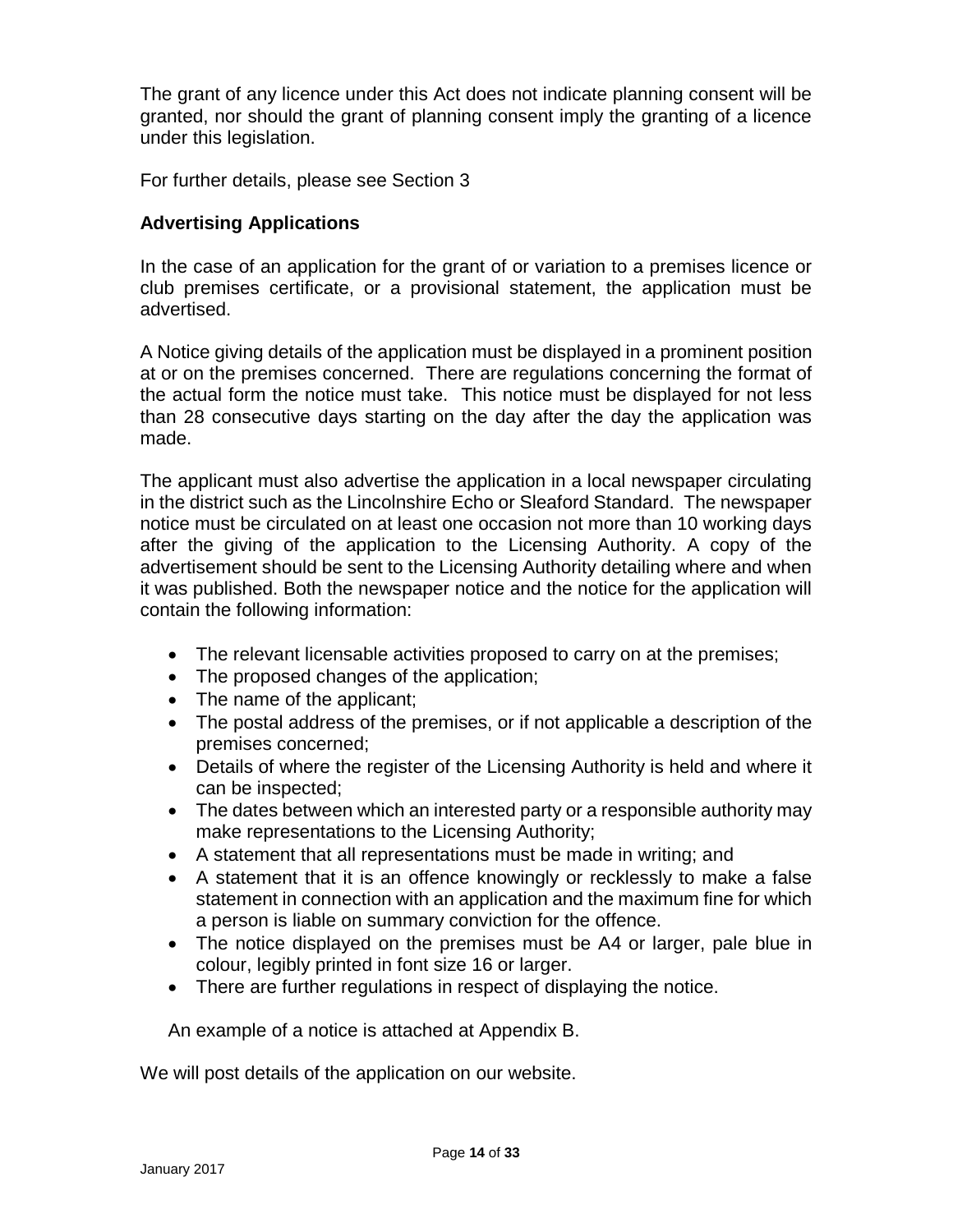#### **Representations**

If a representation is received from any person or responsible authority, the Licensing Authority will decide whether the representation is relevant. If found relevant the licensing team will consider arranging a mediation meeting between the relevant parties for them to try and find a compromise. If this informal process is unsuccessful a hearing before the Licensing Sub-Committee will ensue. All relevant parties will be notified. The Licensing Sub-Committee will make a decision and the details of that decision will be circulated to the parties concerned.

#### **Rights of Appeal**

Both the applicant and any person or authority making a representation have a right to appeal to the Magistrates Court. Professional advice should be sought where it is uncertain what the best course of action should be.

#### **Transfers and Designated Premises Supervisor Variations**

In the case of an application to transfer a premises licence, the applicant must give a complete copy of the application to the chief officer of police on the same day as giving the relevant application to the licensing authority.

In the case of an application to vary a premises licence by specifying a different individual as the designated premises supervisor, a complete copy of the application must be given to the chief officer of police and the existing designated premises supervisor, if any, on the same day as giving the relevant application to the licensing authority.

#### **Interim Authorities**

Interim Authorities are special arrangements for the continuation of permissions under a premises licence when the holder of a licence dies suddenly or becomes bankrupt or mentally incapable. In the normal course of events, the licence would lapse in such circumstances.

Because there may also be some time before the person's estate can be dealt with this could have a damaging effect on those with interests in the premises and employees and could bring unnecessary disruption to customers' plans. The Act therefore provides for the licence to be capable of being reinstated in a discrete period of time in certain circumstances.

The circumstances arise only where a premises licence has lapsed owing to the death incapacity or insolvency of the holder. In such circumstances, an "interim authority" notice may be given to the licensing authority within 28 days beginning the day after the licence lapsed. It should also be copied to the chief officer of police. The premises licence would lapse until such a notice is given and carrying on licensable activities in that time would be unlawful.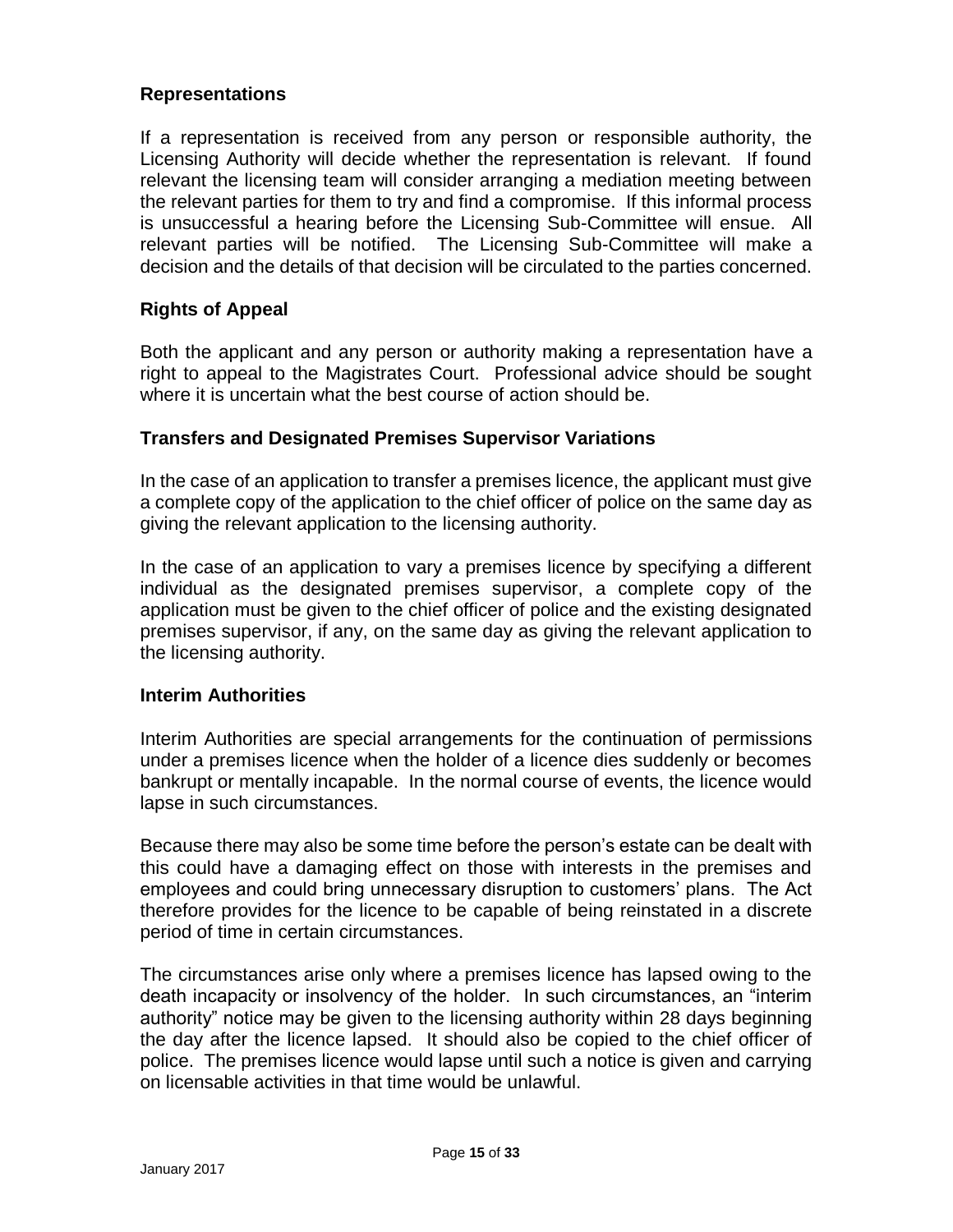As soon as an interim authority notice is given within the seven day period, the business may continue to carry on any licensable activities permitted by the premises licence. The effect of giving the notice is to reinstate the premises licence as if the person giving the notice is the holder of the licence and thereby allow licensable activities to continue to take place pending a formal application for transfer. The maximum period for which an interim authority notice may have effect is three months.

#### **Qualifying Club Conditions**

Under the 2003 Act to qualify for Club status, the club must satisfy the following sections:

The general conditions:

- under the rules of the club persons may not:
	- (a) be admitted to membership, or
	- (b) be admitted, as candidates for membership, to any of the privileges of membership, without an interval of at least two days between their nomination or application for membership and their admission;
- under the rules of the club persons becoming members without prior nomination or application may not be admitted to the privileges of membership without an interval of at least two days between their becoming members and their admission;
- the club is established and conducted in good faith as a club;
- the club has at least 25 members;
- alcohol is not supplied, or intended to be supplied, to members on the premises otherwise than by or on behalf of the club.

In determining whether a club is established and conducted in good faith the matters to be taken into account are:

- any arrangements restricting the club's freedom of purchase of alcohol;
- any provision in the rules, or arrangements, under which money or property of the club may be applied otherwise than for the benefit of the club as a whole or for charitable, benevolent or political purposes;
- the arrangements for giving members information about the finances of the club;
- the books of account and other records kept to ensure the accuracy of that information;
- the nature of the premises occupied by the club.

If a licensing authority decides that a club is not established and conducted in good faith, then the authority must give the club notice of the decision and of the reasons for it.

Additional conditions for the supply of alcohol, which a club must satisfy if it is to be a qualifying club in relation to the supply of alcohol to members or guests, are the following: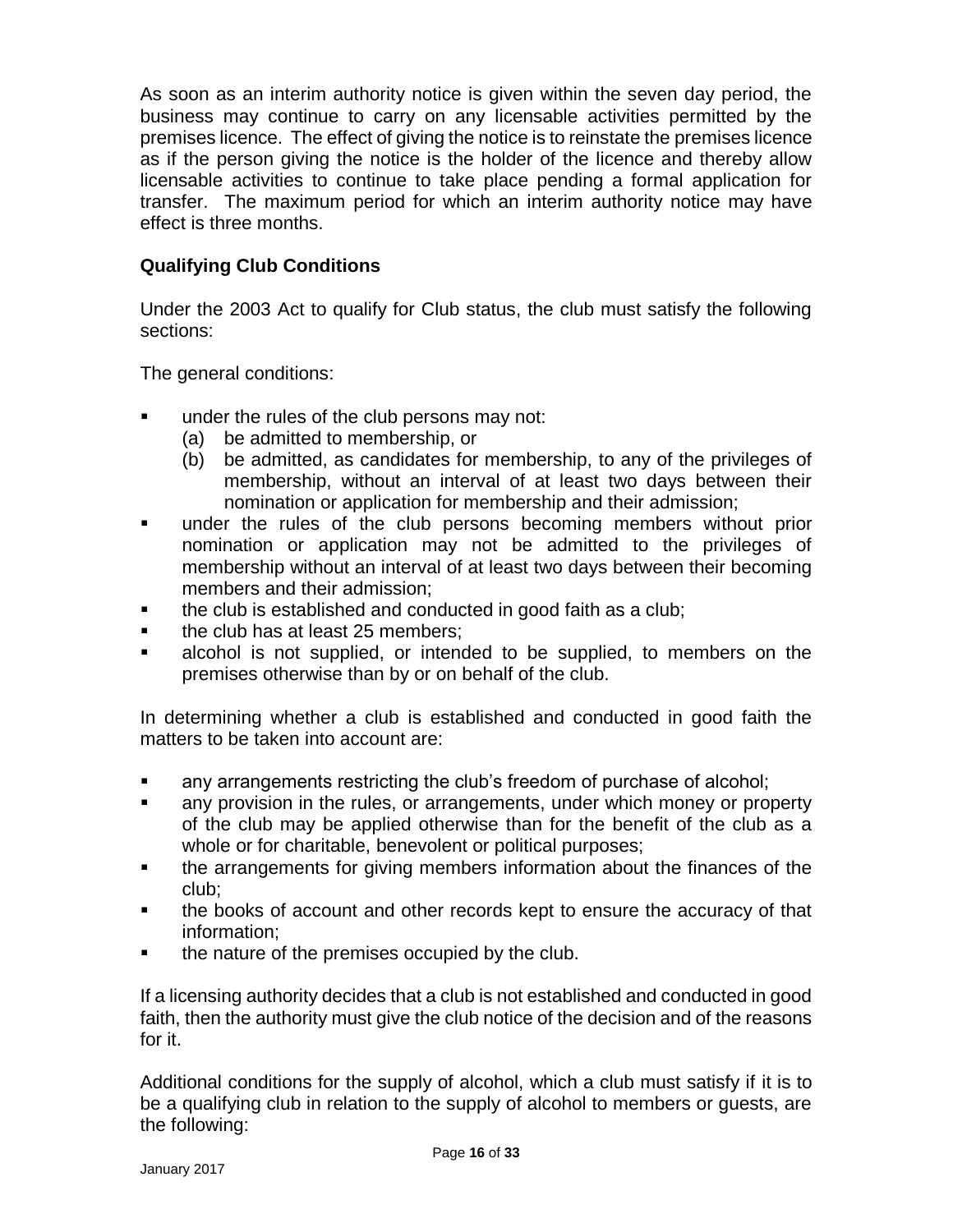- The purchase of alcohol for the club, and the supply of alcohol by the club, are managed by a committee whose members:
	- (a) are members of the club;
	- (b) have attained the age of 18 years; and
	- (c) are elected by the members of the club.
- no arrangements are, or are intended to be, made for any person to receive at the expense of the club any commission, percentage or similar payment on, or with reference to, purchase of alcohol by the club.
- no arrangements are, or are intended to be, made for any person directly or indirectly to derive any pecuniary benefit from the supply of alcohol by or on behalf of the club to members or guests, apart from:
	- (a) any benefit accruing to the club as a whole, or
	- (b) any benefit which a person derives indirectly by reason of the supply giving rise or contributing to a general gain from the carrying on of the club.

#### **Plans**

Applications must contain a plan of the premises which does not have to be to scale but the information contained therein must be clear and legible in all material respects and should include the following details:

For premises licence/club certificates:

- the extent of the boundary of the building, if relevant, and any external and internal walls of the building and, if different, the perimeter of the premises;
- the location of points of access to and egress from the premises;
- if different from the sub-paragraph above the location of escape routes from the premises;
- in a case where the premises is to be used for more than one licensable activity, the area within the premises used for each activity;
- fixed structures (including furniture) or similar objects temporarily in a fixed location (but not furniture) which may impact on the ability of individuals on the premises to use exits or escape routes without impediment;
- in a case where the premises includes a stage or raised area, the location and height of each stage or area relative to the floor;
- in a case where the premises includes any steps, stairs, elevators or lifts, the location of the steps, stairs, elevators or lifts;
- in the case where the premises includes any room or rooms containing public conveniences, the location of the room or rooms;
- the location and type of any fire safety and any other safety equipment; and
- the location of a kitchen, if any, on the premises.

The plan may include a legend through which the matters mentioned or referred to are sufficiently illustrated by the use of symbols on the plan.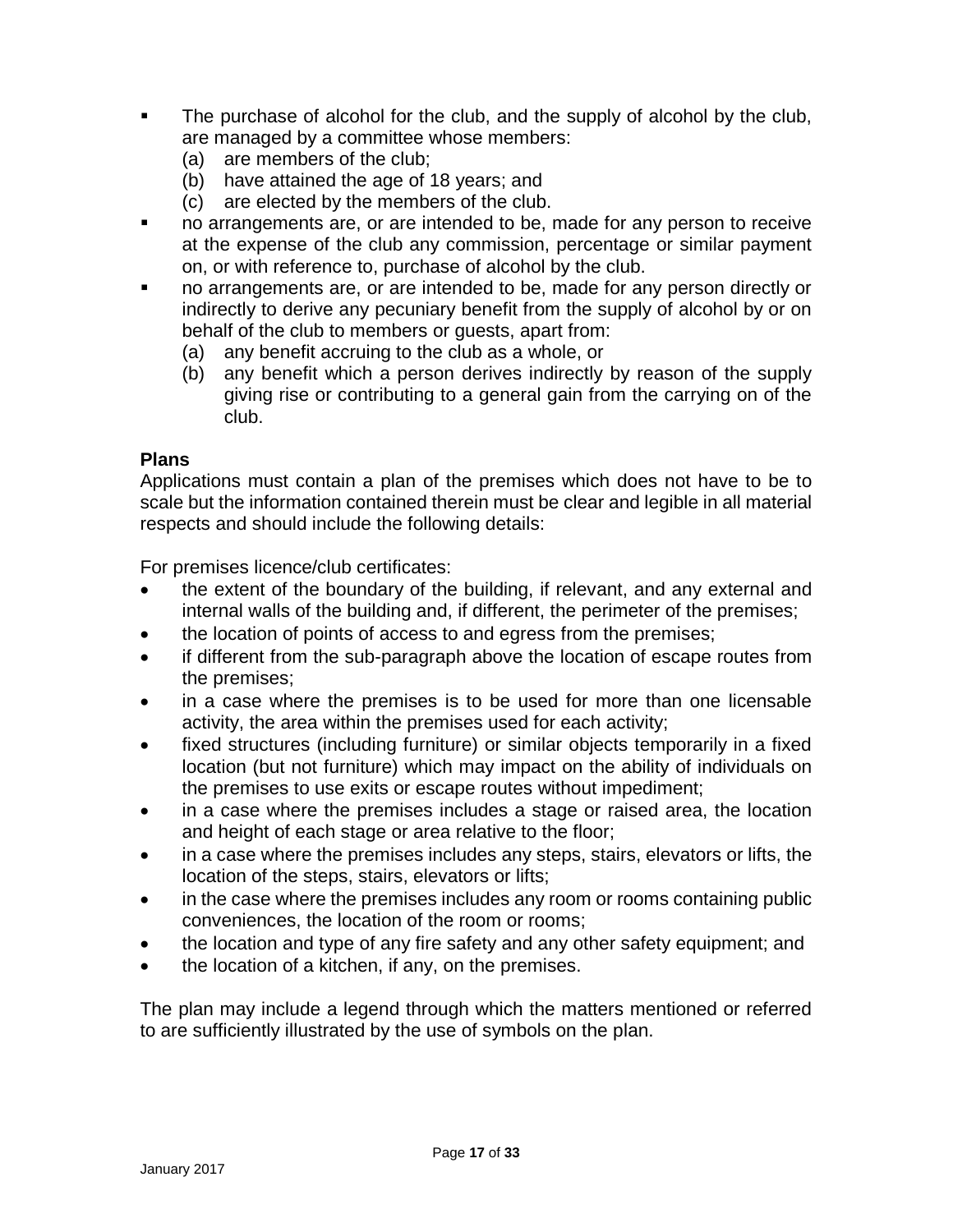#### **SECTION 4 - OPERATING SCHEDULE**

An Operating Schedule is required for all new applications for premises licences, club premises certificates and applications to vary such permissions. It forms part of the application. It outlines which activities are proposed, when these activities will take place, the overall opening hours of the premises and how the activities will be managed, particularly in respect of the four licensing objectives: :

- Prevention of Crime and Disorder,
- The Prevention of Public Nuisance;
- Public Safety
- The Protection of Children from Harm.

Particular thought should be given to community centres as these premises often have many different users and uses that change on a fairly frequent basis. It may be prudent to apply for activities that currently do not take place as hirers may request those activities in the future.

One of the most critical parts of the operating schedule is the section in which the applicant describes the steps intended to promote the four licensing objectives. Careful consideration of what is entered is advised. What is written in this section will be translated into conditions on the licence or certificate. The Council's Statement of Licensing Policy can be used as a good starting point to see what needs to be addressed in the operating schedule. The list is not exhaustive and obviously, not all are appropriate to all premises.

The operating schedule will be examined by the Responsible Authorities to ensure that they are satisfied that the risks to the licensing objectives have been addressed. You can expect a representation from responsible authorities or interested parties if the operating schedule is not specific, sufficiently detailed and robust enough to address the objectives.

It is advisable to liase closely with the Responsible Authorities and Interested Parties so that their views and assistance can be obtained before the application is submitted to the Licensing Authority. A risk assessment should be done on the proposed activities to identify any risks to the licensing objectives. These risks should then be addressed and an operating schedule should emerge from the risk assessment.

Therefore, the steps that should be taken before submitting your application are:

- **Initially consult with responsible authorities and interested parties:**
- **draw up your risk assessment;**
- draw up your operating schedule;
- **F** if necessary consult with the relevant parties again to ensure there are no unresolved issues;
- submit your application.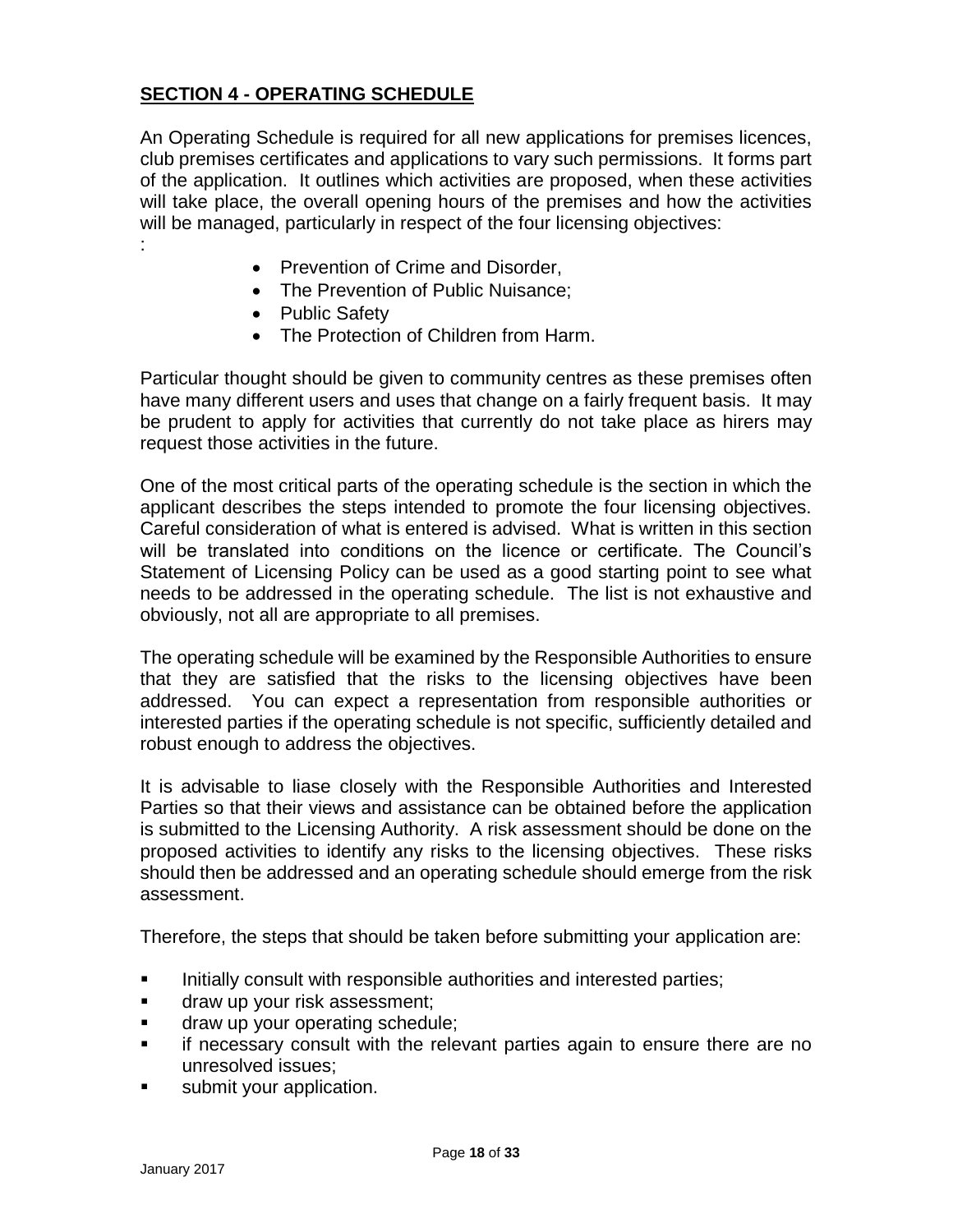#### **The Licensing Objectives**

The part of the application form that invites you to describe the steps you intend to take to promote the licensing objectives is split into five sections:

#### **General**

There are a number of steps that can be taken which satisfy more than one of the licensing objectives.

Signage – Good signage can operate at many levels. At the door, clear signs can clarify the premises' policy regarding any age restriction such as "over 18's only", "over 21's only" or "no unaccompanied children". Whether signs repeat the law or express the policy of the premises, it can act as a deterrent and as a tool for staff enforcing the law or the premises policy in a non-confrontational manner. Some examples of signs that could be used may include:

- "CCTV operates in this area and all incidents will be reported to the police"
- "These premises operates a zero tolerance drugs policy"
- "Proof of age for purchase of certain goods may be required"
- "Supervised children are welcome in the restaurant area before 8pm"
- "No drinks allowed in this area/beyond this point"

Staff training – Well trained staff are a real asset to any business. Critical areas of staff training in licensed premises should include a good knowledge of what is and is not permitted on the premises. The chain of command of licensed premises is very important and an operating schedule should have a well defined management structure especially in the absence of the DPS. An example of best practice would be that the duty manager signs in for duty in a logbook so that it is clear for everybody who is in charge of the premises at any particular time. It would also be considered best practise for all duty managers to be personal licence holders so that the required knowledge level can be assured when the DPS is not physically present. Other key areas that should be covered include:

- what to do if they think that there is a customer behaviour problem or one is likely to occur;
- what to do and any special responsibilities in case of fire or any other emergency likely to lead to the evacuation of the premises;
- where the supply of alcohol is concerned or where any age restriction is applicable training should be given and maintained.
- what is acceptable proof of age identification and what is not, as the names of cards may change or and new cards introduced having gained the PASS accreditation;
- staff should know what would be expected of them if an incident occurred and potentially that if a court case ensued that they may have to give evidence;
- what the drugs policy is and what to do if drugs are found on the premises;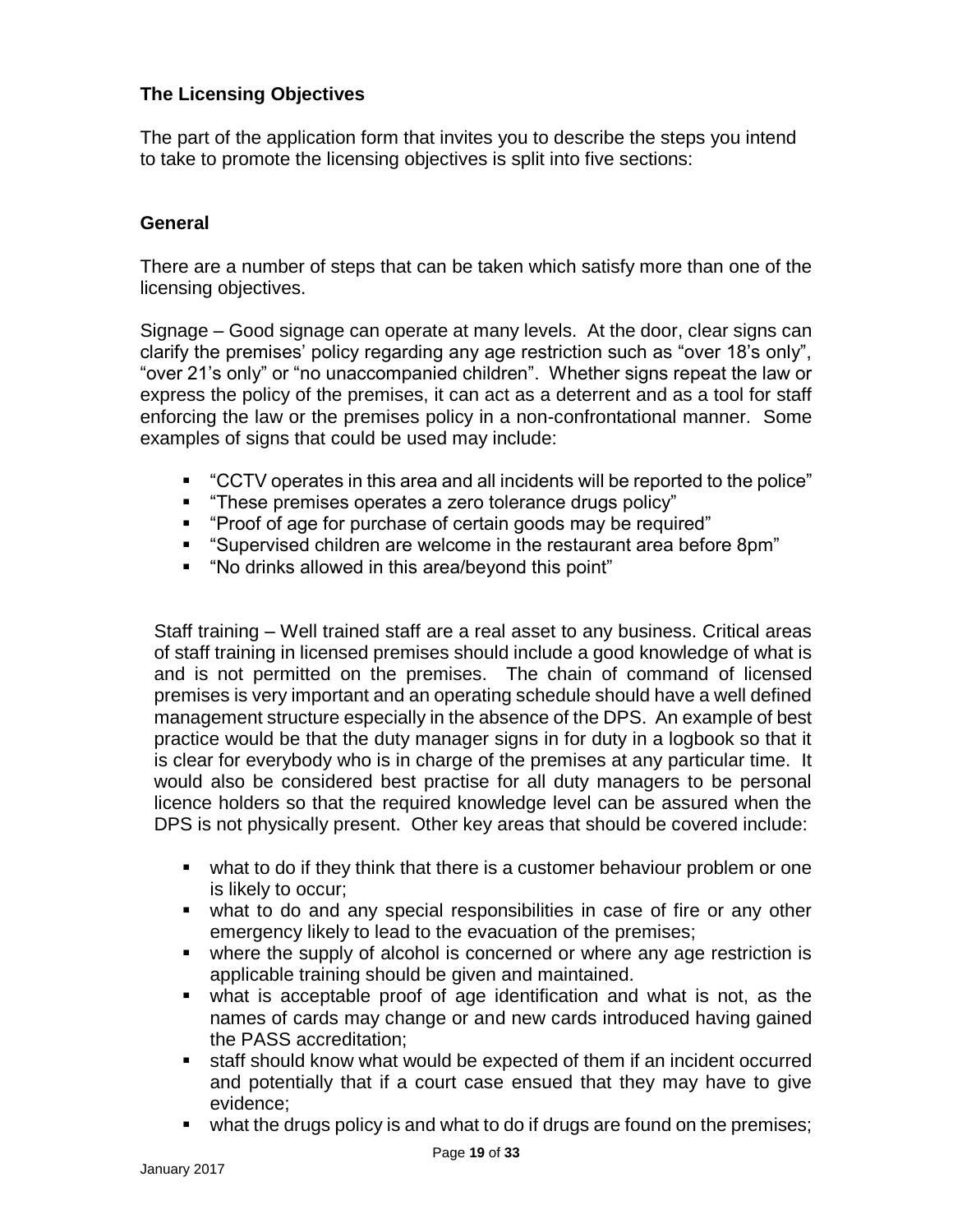what to do if they feel threatened or feel they are at risk how best to deal with such situations.

If staff members are well trained they may feel more confident to be more proactive in keeping trouble out of the premises. The British Institute of Innkeeping and other training providers offer recognised training for various activities within the leisure and entertainment industry. Additionally, to have a document which details what the staff training consists of and documentation to show that each member of staff is familiar with the material is an essential managerial tool. The training to be given to staff and documentation may be referred to in the operating schedule. Where temporary staff are used, they should receive a thorough briefing and where possible try and obtain the same temporary staff so that they become familiar with the premises and its operation.

Drinks promotions should never encourage excessive or binge drinking. Consideration of the implications on the licensing objectives and the community should be considered whenever an alcoholic drinks promotion occurs. A statement to clarify the drinks promotion policy of the premises is advisable where one of the licensable activities is the sale or supply of alcohol. Premises licensed to sell alcohol will have mandatory conditions imposed on their licence to regulate irresponsible drinks promotions.

Special consideration should be made regarding the licensing objectives when special events such as football matches or other local or national events are being staged and how these events will impact the local community and what can be done to eliminate the negative impact.

#### **The Prevention of Crime and Disorder**

Examples of steps the Licensing Authority may expect applicants to consider and address include:

- Membership and promotion of the North Kesteven Pubwatch Scheme. Membership and regular attendance of meetings of a crime reduction group such as Pubwatch can help stop known troublemakers entering your premises. As Pubwatch and the Police can share information between each other, incidents such as resale of stolen goods, recent outbreaks of trouble and information of crimes against businesses. Pubwatch bans do have serious repercussions on the social lives of the people affected. They may have to travel much greater distances to frequent licensed premises and as such they cannot socialise with their friends in the same way. As such, up to date Pubwatch signage can act as a deterrent. Pubwatch membership would be considered best practise for many premises located in the city centre where the supply of alcohol is an authorised activity.
- Physical security features should be considered. e.g. use of toughened or plastic drinking glasses. Where appropriate, the operating schedule may specify details of when the use of plastic or toughened glass will be applied as defined by a risk assessment. Plastic may be very preferable for use in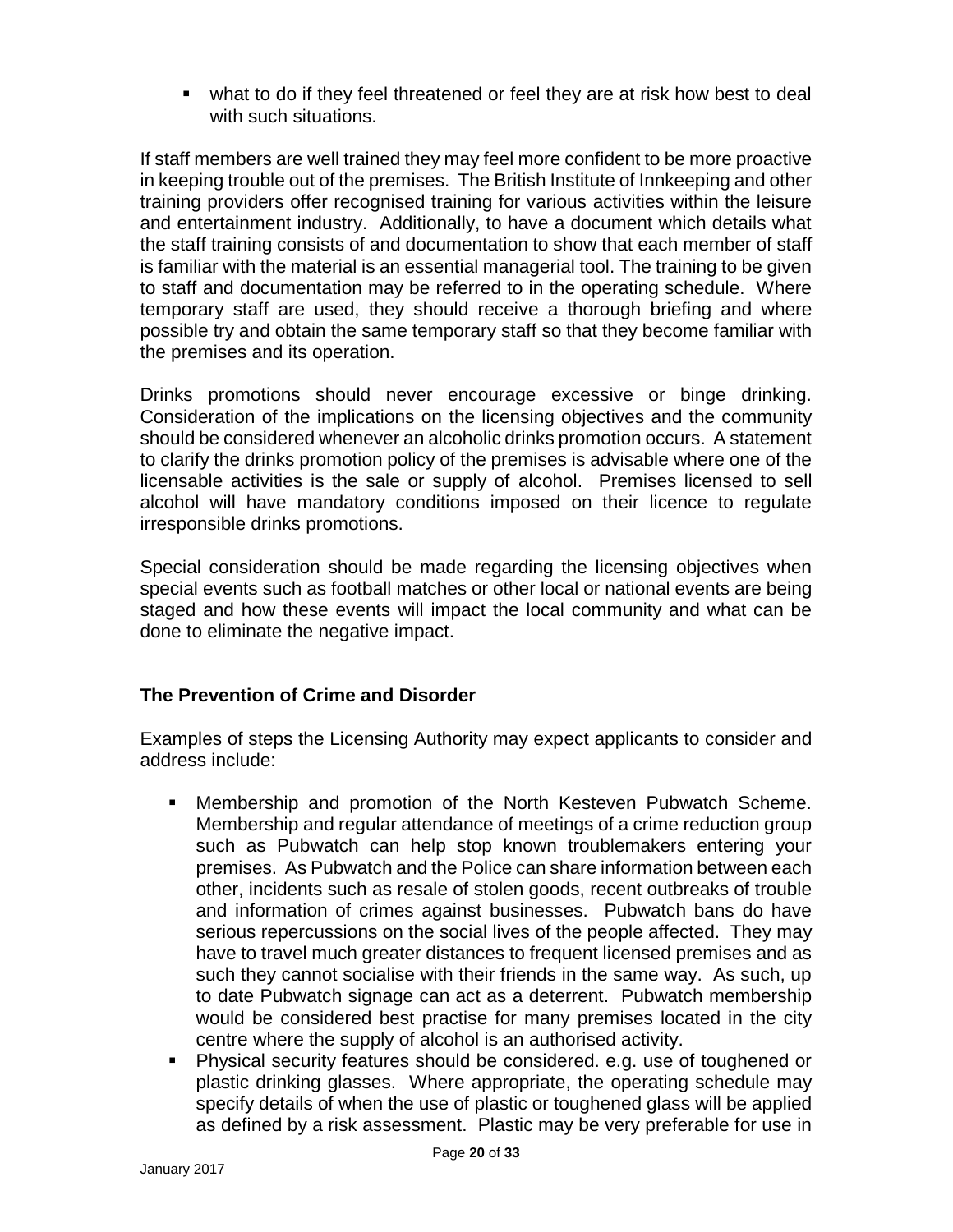outside areas where broken glass could be difficult to clear up or where there may be an increased level of rowdiness such as when and where national sporting events are televised.

- The use and numbers of SIA licensed door supervisors. It will be illegal to use door staff that are not licensed by the SIA. For more information on the SIA please visit their website at [www.the-sia.org.uk](http://www.the-sia.org.uk/) or call their helpline 08703 430 100. The decision when to employ door supervisors and in what number depends on a risk assessment. Managers should be sensitive to local and national events such as major football events, even if your premises are not involved directly. When using Door Staff the Licensing Authority commends the use of an "incident book" which should be maintained recording details of duty door staff and any incidents dealt with. This should be kept available for inspection at any reasonable time by Police and Council officers.
- The amount of seating to be provided to reduce high volume vertical drinking.
- **Training given to staff in crime prevention and drug awareness measures.** Please see the general heading above for further details.
- Measures agreed with the Police to reduce crime and disorder. The development of good relations with local police officers is beneficial in preventing incidents occurring on your premises. If customers become accustomed to police officers making frequent checks, anti-social behaviour can be discouraged. Additionally, records kept of any crime or disorder incidents and where sales of alcohol have been refused will help the police and local authority monitoring.
- Measures to prevent the use or supply of illegal drugs. Ensuring adequate staffing at busy times so that staff members are regularly checking all areas of the licensed premises including toilets and other areas that are not easily visible from the bar. Such measures would include a premises drug policy and statement of such a policy.
- Search procedures. Effective searching not only prevents certain crimes by removing prohibited articles but also serves as a deterrent.
- **Provision of CCTV in and around the premises. Details of any CCTV** system and suitable signs associated with it.
- **Formulation of a dispersal policy. You should ensure that when customers** leave the premises, they do so in an orderly manner. A music and lighting policy which encourages a calming effect on customers before they leave can help. It may be that a transportation policy is required to get customers home after the premises when there is no viable alternative.
- Measures to prevent glasses and bottles being taken away from the licensed premises. Open containers should not be taken from the premises. Signs to reinforce that only drinks purchased on the premises may be consumed on the premises could be advisable.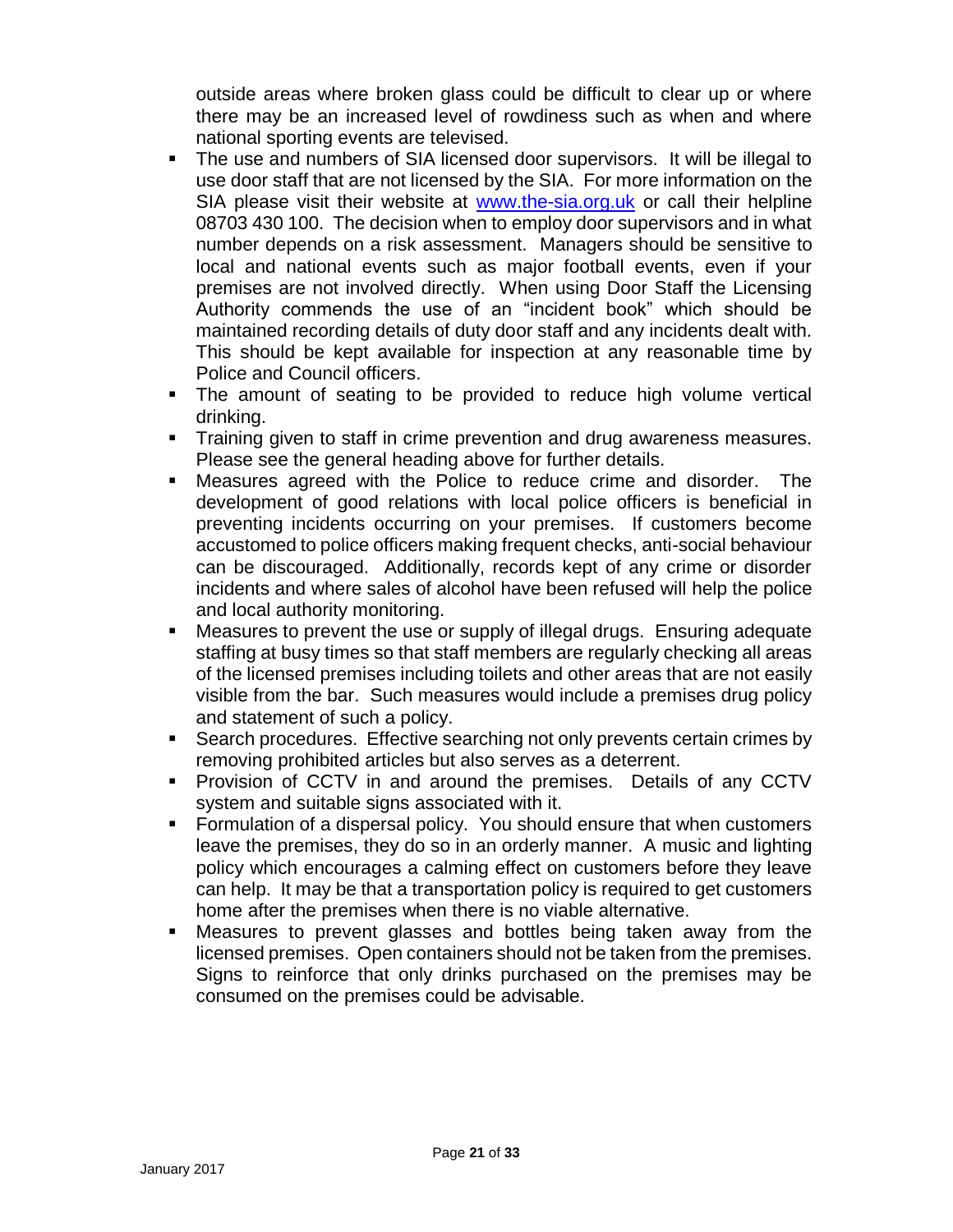#### **Public Safety**

Examples of steps the Licensing Authority may expect applicants to consider and address include:

- Suggested occupancy figures (including staff and performers). It is the responsibility of the licence holder to do a risk assessment of the business and expert advice may be required. Not only does the size and the number of emergency exits affect the occupancy figure, so does the floor area, ease of exit and the density and type of furniture and fittings.
- Use of equipment and effects. You should be able to demonstrate that equipment, whether fixed or temporary is safe and in working such as the electrical, fire alarm and emergency lighting systems and fire fighting equipment. There are however, types of equipment and effects which require specific risk assessment and advice from experts such as the Environmental Health or Health and Safety officers.
- Levels of door supervision. Please see above in Crime and Disorder. When assessing the numbers of doorstaff, you should consider their safety and employ them in sufficient numbers to ensure that they are able to deal with all emergencies and evacuations, not just in their crime and disorder role.
- Measures to prevent the supply and use of illegal drugs. Please see the General and Crime and Disorder headings.
- **Figure 2** Free availability of clean drinking water. It is recognised that some persons either in possession of or under the influence of drugs will gain entry to premises despite stringent search methods. Some drugs combined with dancing can cause overheating of the body and a craving for water. Free availability of clean drinking water and its controlled consumption can help to alleviate the effects of the drug. Water available in sanitary accommodation should not be used for this purpose. It is a mandatory condition on most premises licences that the responsible person shall ensure that free tap water is provided on request to customers where it is reasonably available.
- **Physical safety features e.g. use of toughened glass and plastic containers.** Please see above in Crime and Disorder;
- **Fire safety, training and evacuation procedures;**
- **Provision of CCTV**

#### **The Prevention of Public Nuisance**

Examples of steps the Licensing Authority may expect applicants to consider and address include:

- The location of premises and proximity to residential and other noise sensitive premises, such as hospitals, hospices and places of worship and the proximity of other sensitive areas such as schools, war memorials etc;
- The hours of opening, particularly between 11pm and 7pm;
- The nature of the activities to be provided, including whether those activities are of a temporary or permanent nature and whether they are to be held inside or outside the premises;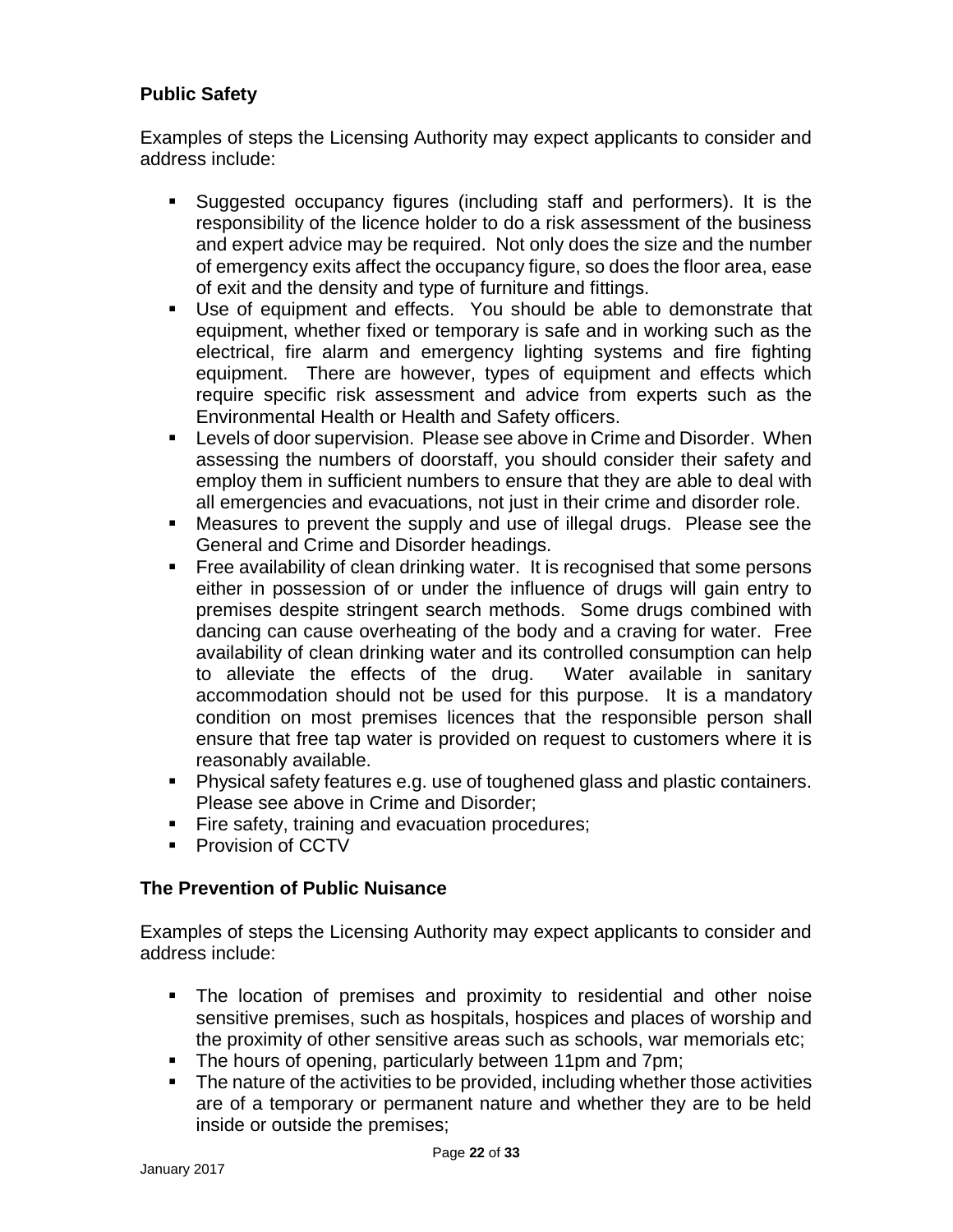- **The design and layout of the premises and in particular the presence of** noise limiting features and equipment;
- The occupancy capacity of the premises;
- The availability of public transport;
- **The availability of parking in residential areas;**
- 'Wind down period' between the end of the licensable activities and the closure of the premises;
- The formulation of a dispersal policy;
- **Last admission time**
- The upkeep of the area immediately surrounding the premises such as litter collection.

Closure of outside areas after a certain time is encouraged to be included in your operating schedule. It is advisable that no regulated entertainment is carried out in outside areas in the evenings without prior consultation with the licensing authority. Noise can also be contained by keeping windows and doors shut, by installing double-glazing or air conditioning and ventilation where appropriate, which should be maintained in good order. Using performers of regulated entertainment to remind customers to respect the premises' neighbours and leave quietly has proved successful.

The changes to regulated entertainment in October 2012 (detailed in Section 1), in particular the provision of live music do not allow licensed premises to cause a noise nuisance. Licensed premises are still subject to environmental protection legislation, and noise nuisance may still be cited as grounds for the review of premises licences.

#### **Protection of children from Harm**

Do make a statement regarding the child admission policy of the premises detailing any restrictions. Good management and staff training is essential in dealing with this objective.

Signage can be very important in the protection of children from harm. It is important that signage makes clear the restrictions on access to the premises or part of the premises by children. It is also important to have children supervised at all times in these types of premises.

It is expected to show in your operating schedule that if children are permitted on the premises that any areas where children are not allowed are demarcated, these may be bar areas, in areas with amusements with prizes or a strong element of gambling, suitable refreshments should be available at all times when children are permitted. Do make sure that children needing to use the toilets can get there without crossing areas within which they are not permitted.

When considering access by children, you may wish to consider the following:

**EXECT** Limitations of the hours when children may be present;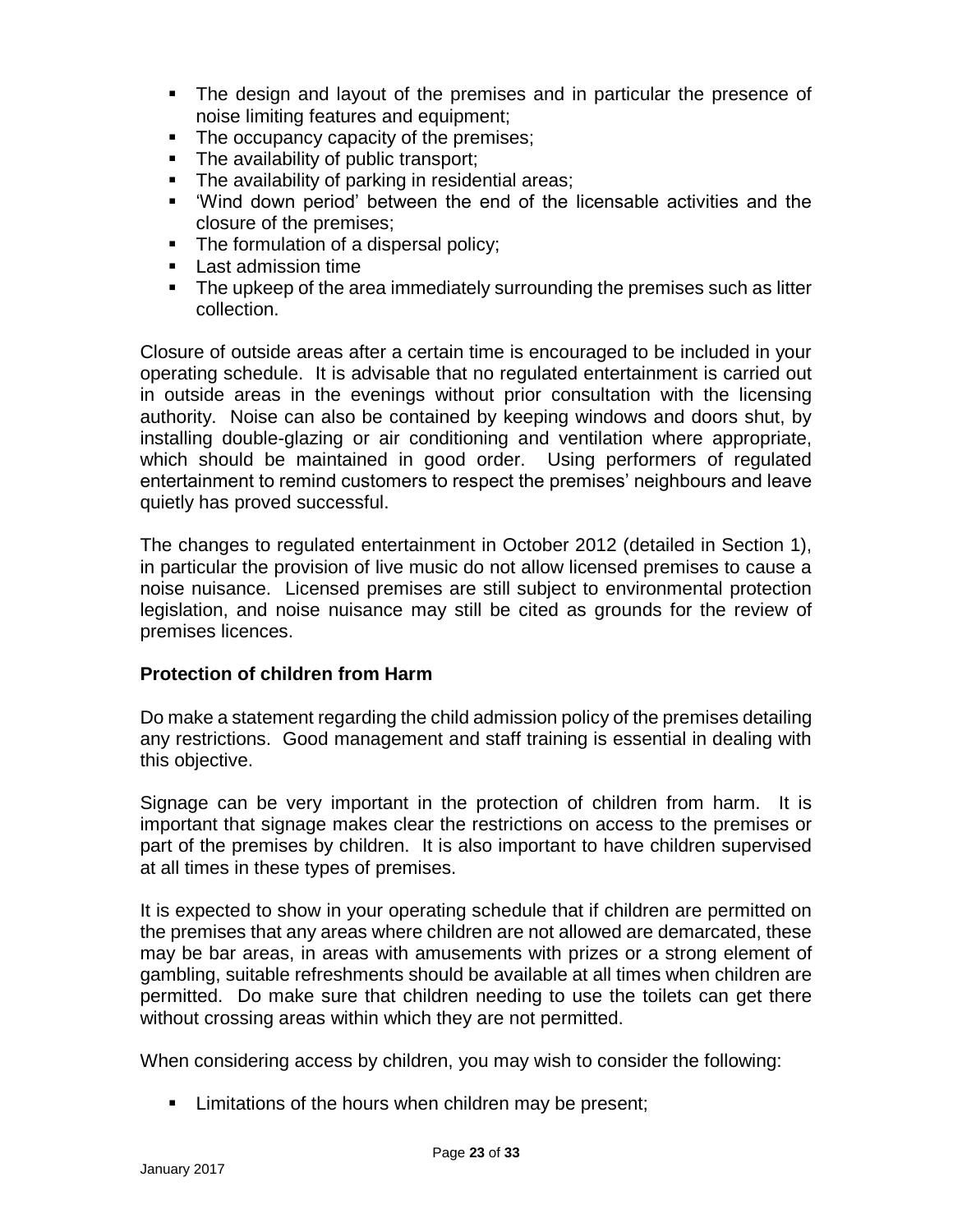- Limitations on the exclusion of the presence of children under certain ages when particular specified activities are taking place;
- Limitations on the parts of premises to which children might be given access;
- Age limitations (below 18);
- Requirements for accompanying adults (including for example, a combination of requirements which provide that children under a particular age must be accompanied by an adult); and
- Full exclusion of those people under 18 years of age from the premises when any licensable activities are taking place.
- **Presence of acceptable number of appropriate adult staff to ensure public** safety and protection of children from harm.

It should be noted that it is an offence:

- To permit children under the age of 16 unaccompanied by an adult (a person aged 18 or over) to be present on premises open for the supply of alcohol for consumption there and being used exclusively or primarily for the supply of alcohol for consumption on those premises under the authorisation of a premises licence, club premises certificate or temporary event notice;
- To permit the presence of children under 16 who are not accompanied by an adult between midnight and 5am to be on premises supplying alcohol for consumption on the premises under the authorisation of any premises licence, club premises certificate or temporary event notice.

The offences may be committed by a premises licence holder, designated premises supervisor or any person who works at licensed premises, whether paid or unpaid, in a capacity which authorises him or her to request an unaccompanied child under 16 to leave the premises. It may also be committed by any member or officer of a club, which holds a club premises certificate, who is present on the premises in a capacity which enables him to make such a request or a premises user in relation to premises being used under the authorization of a temporary event notice.

The above suggestions are not a definitive list nor will they be applicable to all premises. They are listed here to give applicants an idea of what the Responsible Authorities and Interested Parties will be looking for when considering an application. Do remember that the statements made in the operating schedule will be transposed into conditions on the premises licence.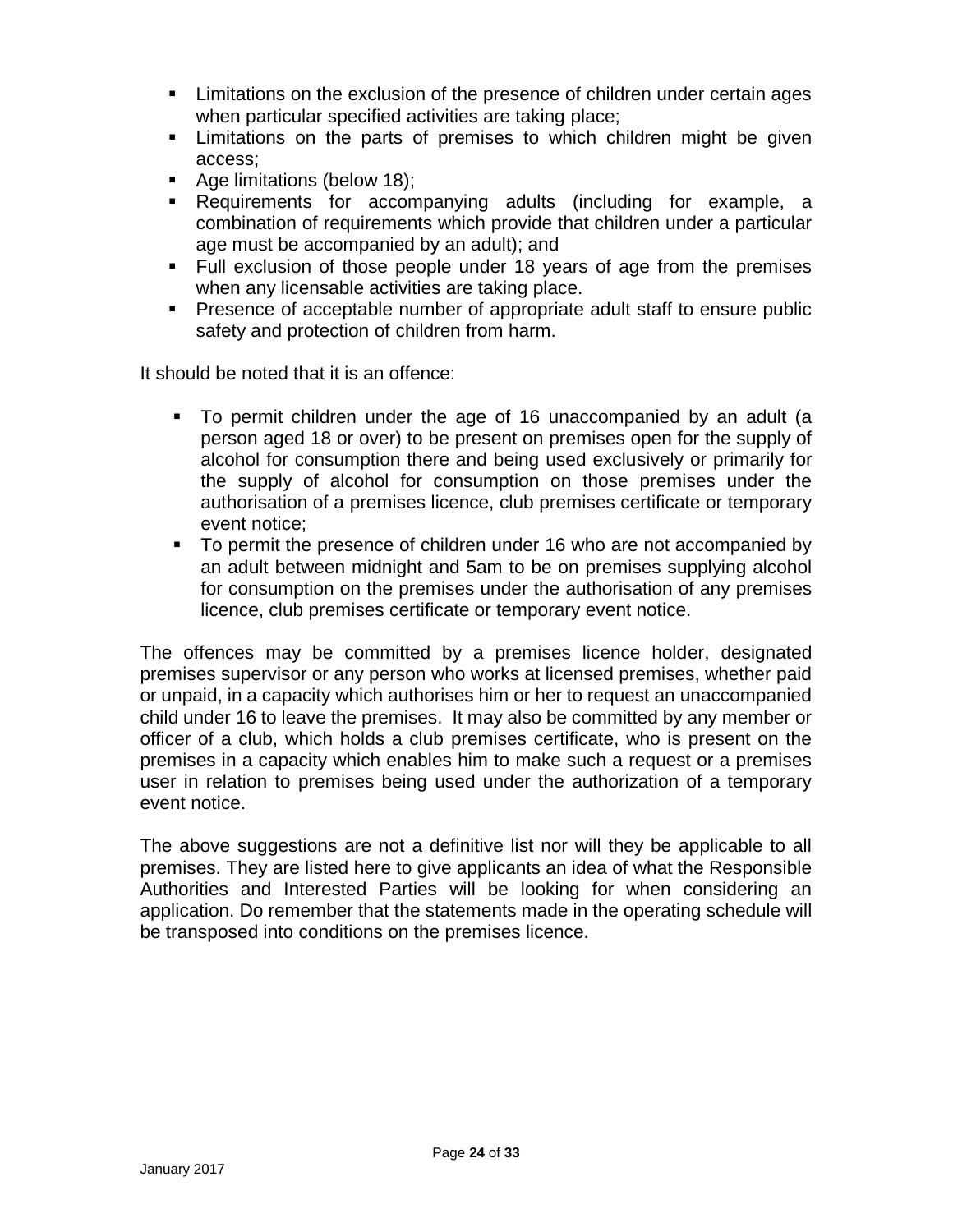#### **SECTION 5 - TEMPORARY EVENT NOTICES**

Before an ad-hoc event that includes licensable activities takes place in England or Wales, the local licensing authority must be given a Temporary Event Notice (TEN) for the "licensable activities" that are planned. You should apply to us only for events that take place within the North Kesteven District.

The TEN process is intended to be simple to use and in essence means that, *subject to certain limitations*, there is no permission required to hold temporary events. An applicant must merely give notice of the event to the Licensing Authority and also inform the Council's Environmental Protection Unit and the Police (the Relevant Persons). Provided the applicant stays within the definition of a TEN then the Licensing Authority can only intervene in certain circumstances, the Relevant Persons may object to the TEN if they feel that the proposed event may undermine any of the Licensing Objectives.

It should be noted that the giving of a temporary event notice does not relieve the premises user from any requirements under planning permission where it is required.

The limitations directly imposed by the Act apply to:

- the number of times a person may give a temporary event notice (50 times per year for a personal licence holder and 5 times per year for other people);
- the number of times a person may give a late temporary event notice (10) times per year for a personal licence holder and 2 times per year for other people);
- the number of times a temporary event notice may be given in respect of any particular premises (15 times in a calendar year);
- the length of time a temporary event may last for these purposes (168 hours or 7 days);
- the maximum aggregate duration of the periods covered by temporary event notices at any individual premises (21 days per calendar year); and
- the scale of the event in terms of the maximum number of people attending at any one time (a maximum of 499).

Please note that a notice will be deemed to be from the same premises user if it is made by an associate, namely:

- the spouse of that person;
- a child, parent, grandchild, grandparent, brother or sister of that person or their spouse; or
- an agent or employee of that person or their spouse;

A person living with another person as his or her husband or wife is treated for these purposes as his or her spouse.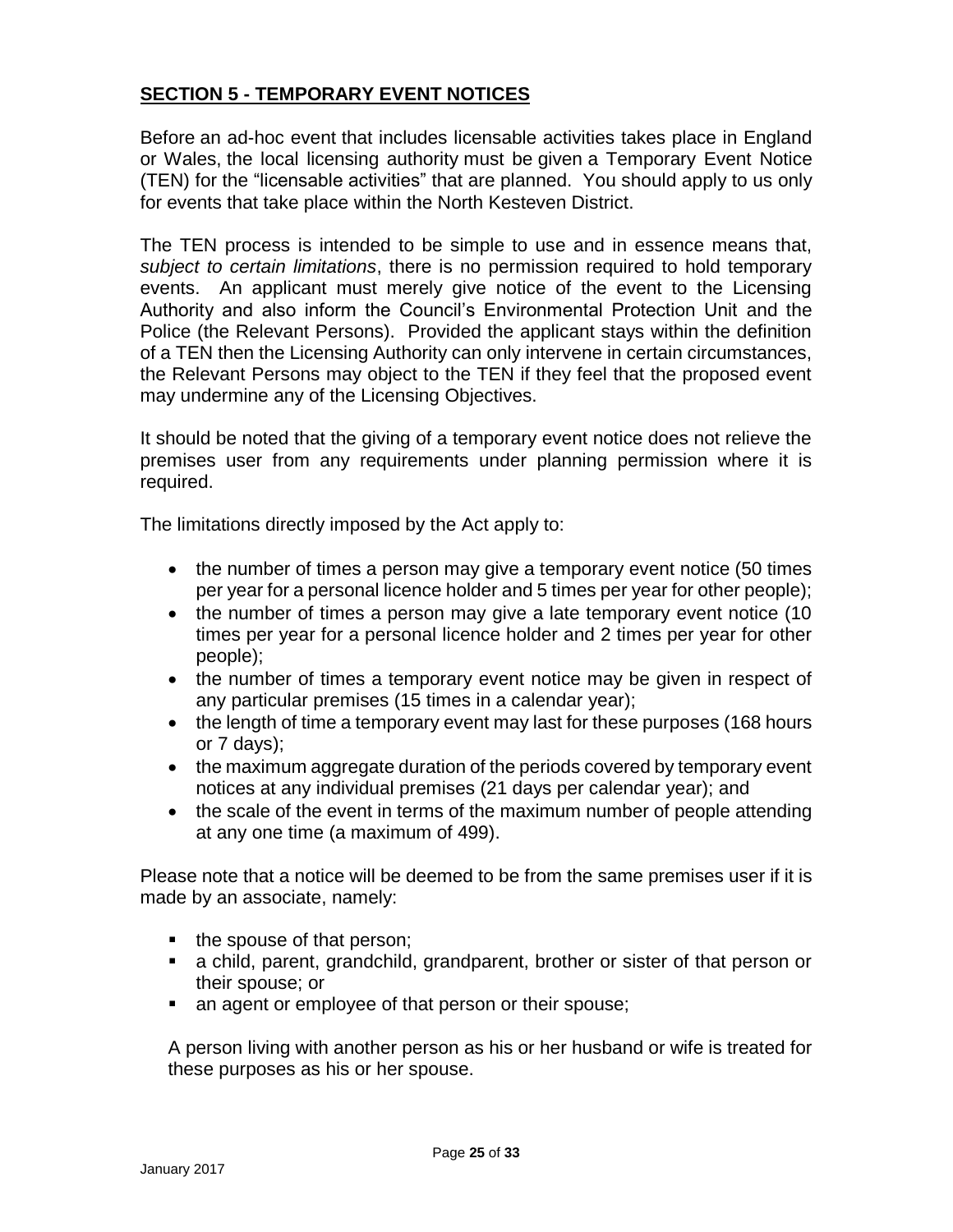A Temporary Event Notice will contain the following information:

- the licensable activities to take place during the event:
- the period (not exceeding 168 hours) during which it is proposed to use the premises for licensable activities;
- the times during the event period that the premises user proposes that the licensable activities shall take place;
- the maximum number of persons (being less than 500) which it is proposed should, during those times, be allowed on the premises at the same time;
- where the licensable activities include the supply of alcohol, whether the supplies are proposed to be for consumption on the premises or off the premises or both; and
- **EXECT** any other matters prescribed by the Secretary of State.

On each occasion at least 10 working days' notice must be given, but there is nothing to prevent simultaneous notification of multiple events at a single time so long as the first event is at least ten days away. Temporary Event organisers are encouraged to submit their notifications to the Licensing Authority, Police and our Environmental Health team as soon as is reasonably practical in order for them to consider whether or not there are any concerns and where there are concerns, to enable all parties to take the necessary steps to resolve them.

#### **Late TEN's**

 There is a limited provision for us to accept a 'late' TEN - these may be given to us no later than 5 working days before the event and no earlier than 9 working days. Personal licence holders can give up to 10 'late' Notices a year, non personal licence holders can give up to 2, but once these limits are reached then any entitlements to apply for any type of TEN cease for the rest of that year.

The Licensing Authority recommends that at least 20 working days and no more than 40 working days notification be given.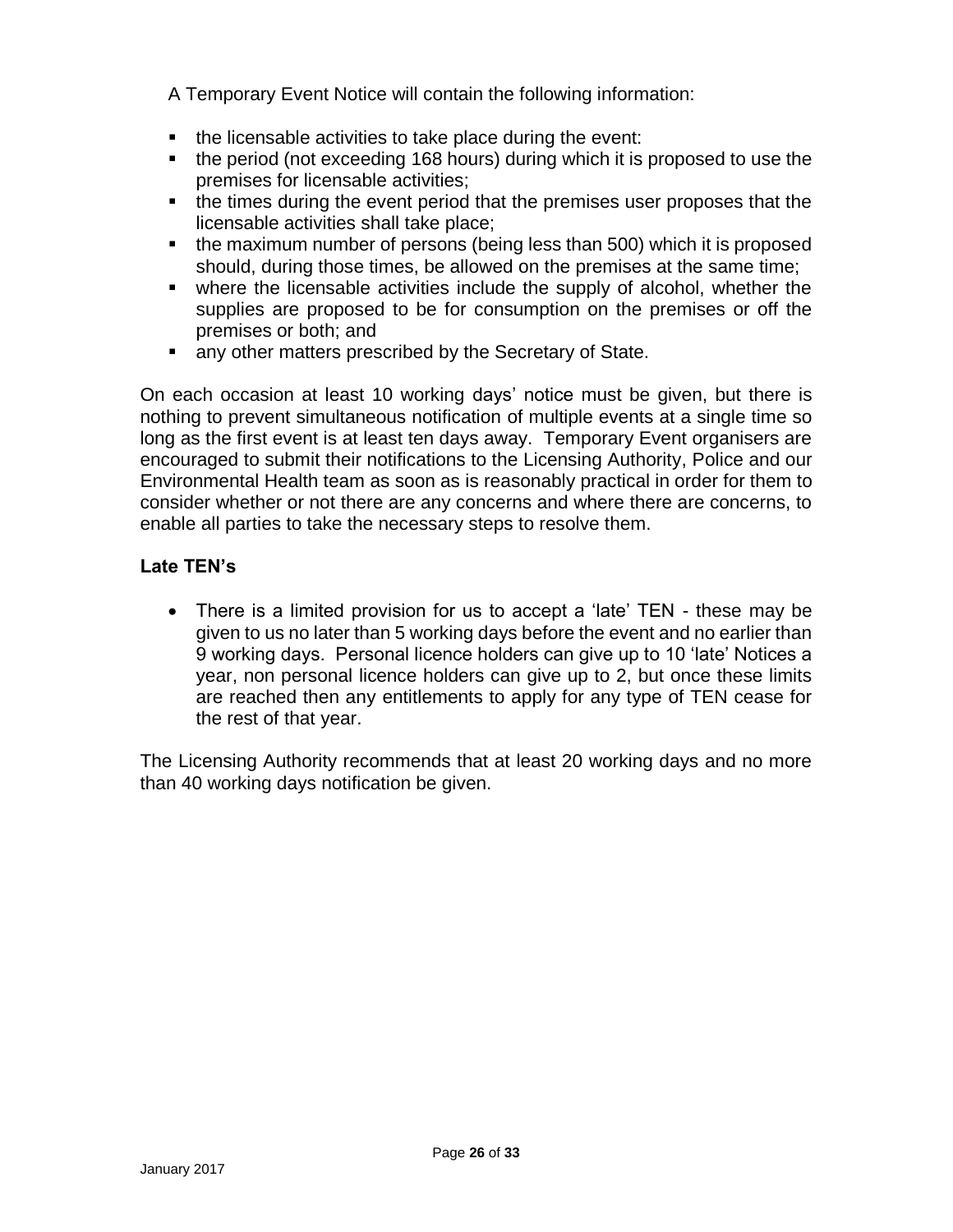#### **SECTION 6 - FEES**

Fees for all 2003 Act permissions and applications are set by Central Government. All cheques should be made payable to "North Kesteven District Council". We do not accept cash payments.

Premises licences, club premises certificates, variations to conditions, conversions and annual maintenance fees are based on the non-domestic rateable value (NDRV) of the premises. These are sub-divided into 5 bands. To calculate the fee you will have to pay you will need to know the NDRV of your premises. The annual fee is payable 1 year after the grant of the licence or certificate.

| Band                          | A      | В       | C        | D        | Е        |
|-------------------------------|--------|---------|----------|----------|----------|
| Non-domestic rateable value   | $£0-$  | £4,300- | £33,001- | £87,001- | £125,001 |
|                               | £4,300 | £33,000 | £87,000  | £125,000 | and over |
| Fees payable for: Premises    |        |         |          |          |          |
| Licence/Club Certificate and  |        |         |          |          |          |
| variations to conditions (but |        |         |          |          |          |
| not changes of name and       | £100   | £190    | £315     | £450     | £635     |
| address or changes of         |        |         |          |          |          |
| designated premises           |        |         |          |          |          |
| supervisor)                   |        |         |          | £900*    | £1905*   |
|                               |        |         |          |          |          |
| Multiplier*                   |        |         |          |          |          |
|                               |        |         |          |          |          |
| Annual fee                    | £70    | £180    | £295     | £320     | £350     |
|                               |        |         |          |          |          |
| <b>Multiplier*</b>            |        |         |          | £640*    | £1050*   |

\**The Government has introduced multipliers to bands D and E for premises whose exclusive or primary business is selling alcohol for consumption on the premises*.

To find out how much your non-domestic rateable value of your premises is please enter your postcode into the Valuation Office's website, [www.voa.gov.uk.](http://www.voa.gov.uk/)

There are other occasions that fees and charges must be paid to The Licensing Authority:

| Occasion on which a fee<br>may be payable               | All fees are to be paid to<br><b>District</b><br>North<br>Kesteven<br>Council | Who should be sent copies<br>of application other than the<br><b>Licensing Authority</b> |
|---------------------------------------------------------|-------------------------------------------------------------------------------|------------------------------------------------------------------------------------------|
| Application for<br>making<br>a<br>provisional statement | £315.00                                                                       | <b>Responsible Authorities</b><br>Advertised at premises and in<br>local paper           |
| transfer<br>Application<br>to<br>premises licence       | £23.00                                                                        | Lincolnshire Police.<br>Designated<br><b>Premises Supervisor</b>                         |
| Interim Authority Notice                                | £23.00                                                                        | Police                                                                                   |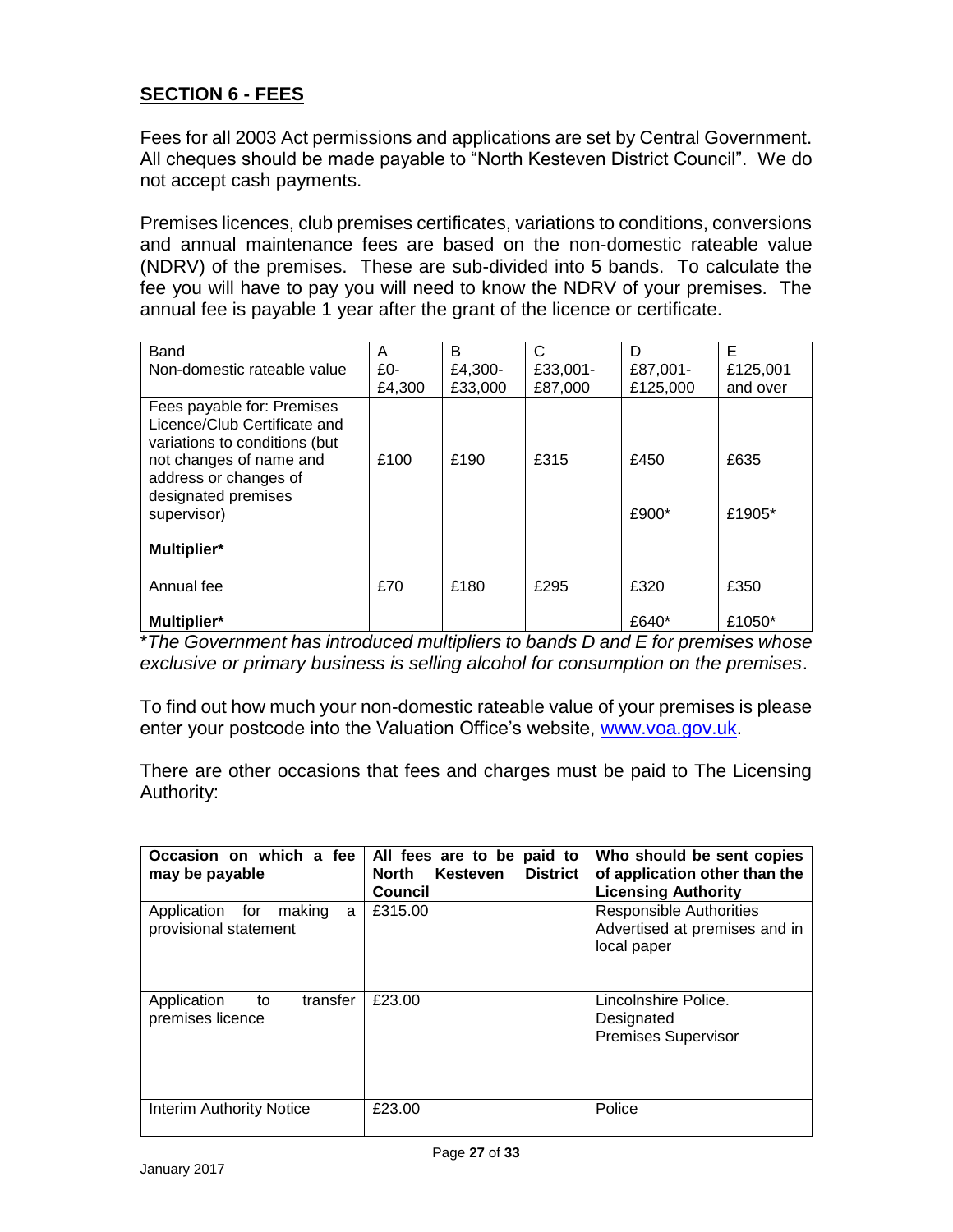| Application<br>for<br>personal<br>licence                                                                                | £37.00              | N/A                                    |
|--------------------------------------------------------------------------------------------------------------------------|---------------------|----------------------------------------|
| Application for copy of licence<br>or summary on theft, loss etc.<br>of licence or summary                               | £10.50 in all cases | N/A                                    |
| Application<br>for<br>οf<br>copy<br>certificate or summary<br><b>on</b><br>theft, loss etc. of certificate or<br>summary | £10.50 in all cases | N/A                                    |
| Notification of change of name<br>or alteration of club rules                                                            | £10.50 in all cases | N/A                                    |
| Change of relevant registered<br>address of club                                                                         | £10.50 in all cases | N/A                                    |
| <b>Temporary Event Notices</b>                                                                                           | £21.00              | Police,<br><b>Environmental Health</b> |
| Application for copy of notice<br>on theft, loss etc. of temporary<br>event notice                                       | £10.50              | N/A                                    |
| Application for copy of licence<br>on theft, loss etc. of personal<br>licence                                            | £10.50              | N/A                                    |
| Notification of change of name<br>or address (personal licence)                                                          | £10.50              | N/A                                    |
| Notice of<br>interest in<br>any<br>premises                                                                              | £21.00              | N/A                                    |
| information<br>of<br>Copies<br>contained in register                                                                     | £10.50              | N/A                                    |

#### **Exemptions**

**No fee or annual charge** would be payable by church halls, chapel halls, village halls, parish and community halls or other premises of a similar nature for a premises licence authorising **only** the provision of regulated entertainment.

**No fee or annual charge** would be payable by a school or college for a premises licence authorising **only** the provision of regulated entertainment carried on for the purposes of the school or college.

Exceptionally large events, may give rise to exceptional problems and licensing costs. Such events might include major festivals and other events, which often involve the building of substantial temporary structures requiring expert checking by officials and sub-contracted experts. Where it is proposed that the number of people at any one time attending such a temporary event will exceed 5,000 people,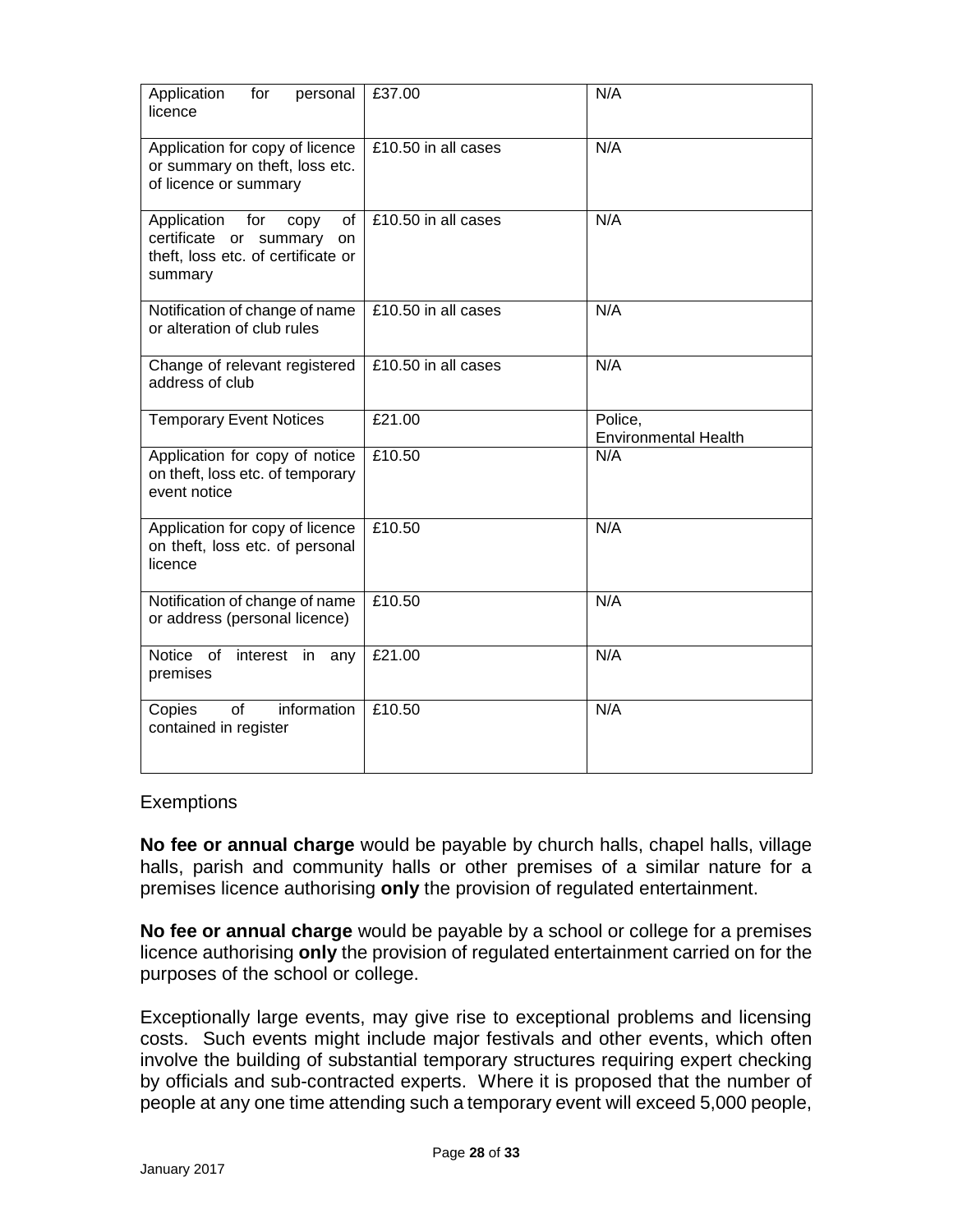there will be an additional fee on an application for a premises licence authorising the event.

| Number of people | <b>Additional Fees</b> | if<br>Additional<br>Annual<br>fee<br>applicable |
|------------------|------------------------|-------------------------------------------------|
| 5,000-9,999      | £1,000                 | £500                                            |
| 10,000-14,999    | £2,000                 | £1,000                                          |
| 15,000-19,999    | £4,000                 | £2,000                                          |
| 20,000-29,999    | £8,000                 | £4,000                                          |
| 30,000-39,999    | £16,000                | £8,000                                          |
| 40,000-49,999    | £24,000                | £12,000                                         |
| 50,000-59,000    | £32,000                | £16,000                                         |
| 60,000-69,999    | £40,000                | £20,000                                         |
| 70,000-79,999    | £48,000                | £24,000                                         |
| 80,000-89,000    | £56,000                | £28,000                                         |
| 90,000 and over  | £64.000                | £32,000                                         |

For premises under construction, and have not been allocated a non-domestic rateable value but will be given such a value as soon as a completion certificate is given, the band will be band C. Subsequent annual fees will relate to the nondomestic rateable value given to the property.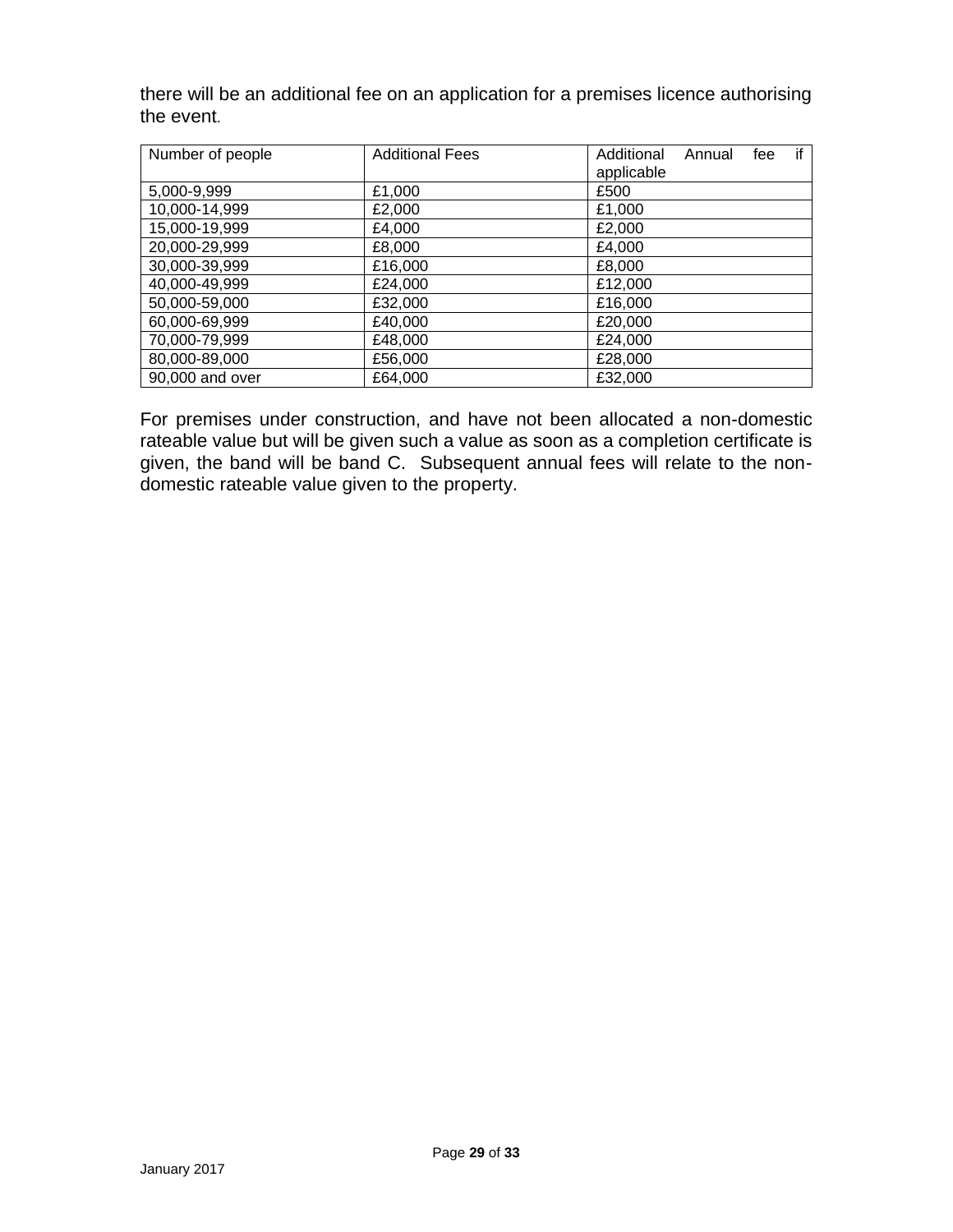#### **APPENDIX A Responsible Authorities**

Responsible Authorities are mainly public bodies that under the terms of the 2003 Act must be fully notified of applications and that are entitled to make representations to the licensing authority in relation to the application for the grant, variation or review of a premises licence or club premises certificate or for the issue of a provisional statement.

All applications for Licences under the Licensing Act 2003 will need to be addressed to the Licensing Authority (North Kesteven District Council) at the address given on the front of this guidance

Applicants for new Premises Licences and Club Premises Certificates will need to submit a copy of their application, including the plan, to the 'Responsible Authorities'. This must be done **on the same day** as applying to the Licensing Authority (above). The Responsible Authorities for the North Kesteven District Council area are:

#### **Lincolnshire Police**

#### **Lincolnshire Fire & Rescue**

#### **North Kesteven District Council**

- Food/Health & Safety Team
- Environmental Protection Team
- Planning Services

#### **Lincolnshire Child Protection Services**

#### **Lincolnshire Trading Standards**

#### **Lincolnshire Public Health**

**Home Office (Immigration) – must receive copies of certain types of application.** 

**Their full contact details may be found in our separate guidance document 'NKDC Responsible Authorities'.**

--------------------------------------------------------------------------------------------------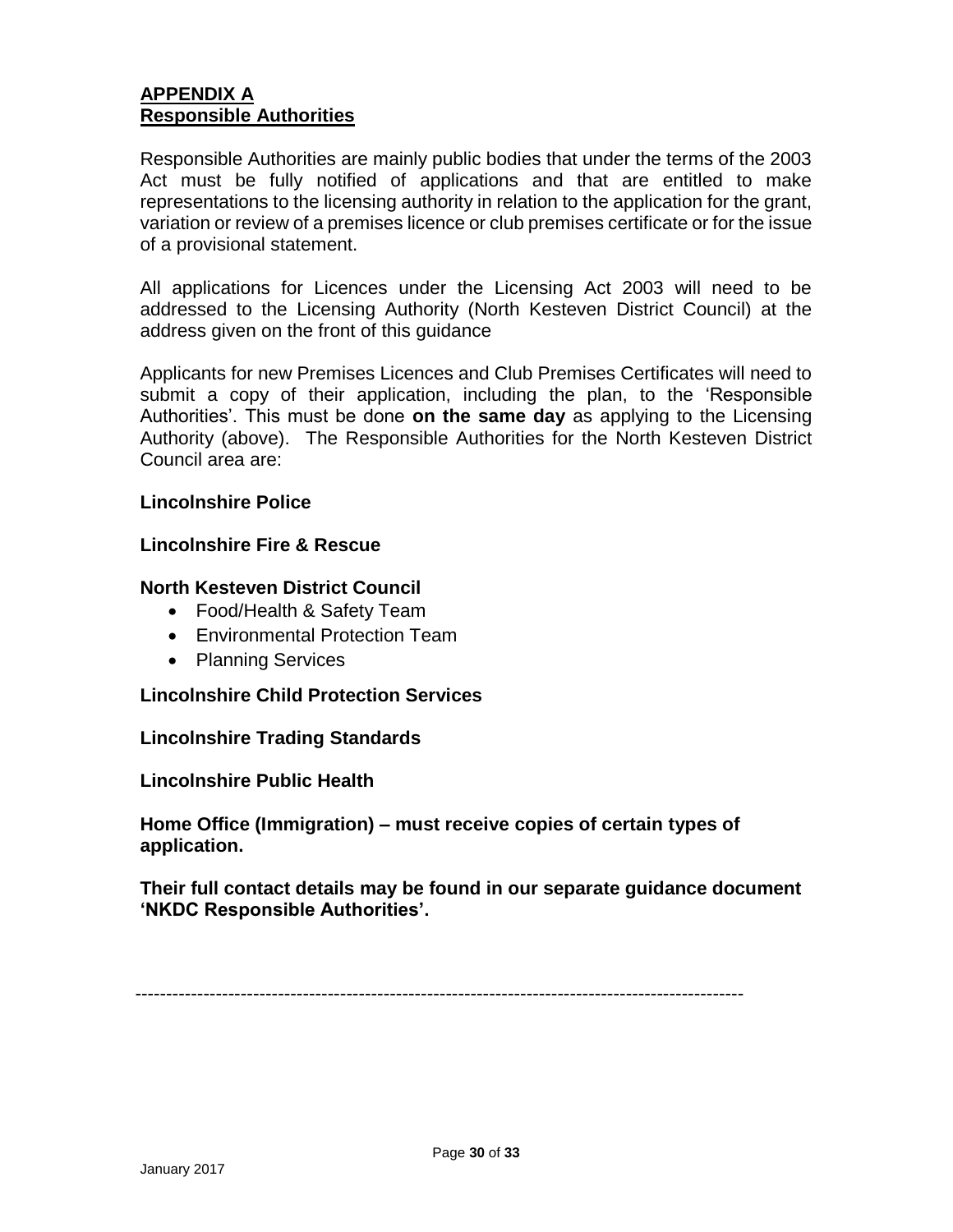## **LICENSING ACT 2003**

### **(NAME AND ADDRESS OF PREMISES)**

I/We (name of applicant(s)) hereby give notice of an application to North Kesteven District Council for a Premises Licence/Club Premises certificate in respect of the above premises. The proposed licensable activities are as follows:-

(A brief description of the licensable activities) e.g.

- 1. To enable the sale of alcohol from to -,
- 2. To enable the sale of late night refreshment from to -,
- 3. To enable regulated entertainment from to -,

Full details of the application can be viewed at the offices of North Kesteven District Council, Kesteven Street, Sleaford from 9.00am to 4.30pm Monday to Thursday and 9.00am to 4.00pm Friday, up to 28 days from the date of this application.

All representations made by Interested Parties or Responsible Authorities to the Licensing Authority must be in writing.

It is an offence knowingly or recklessly to make a false statement in connection with an application and the maximum fine for which a person is liable on summary conviction for the offence is unlimited.

# **Dated this (day) day of (month) 20\*\***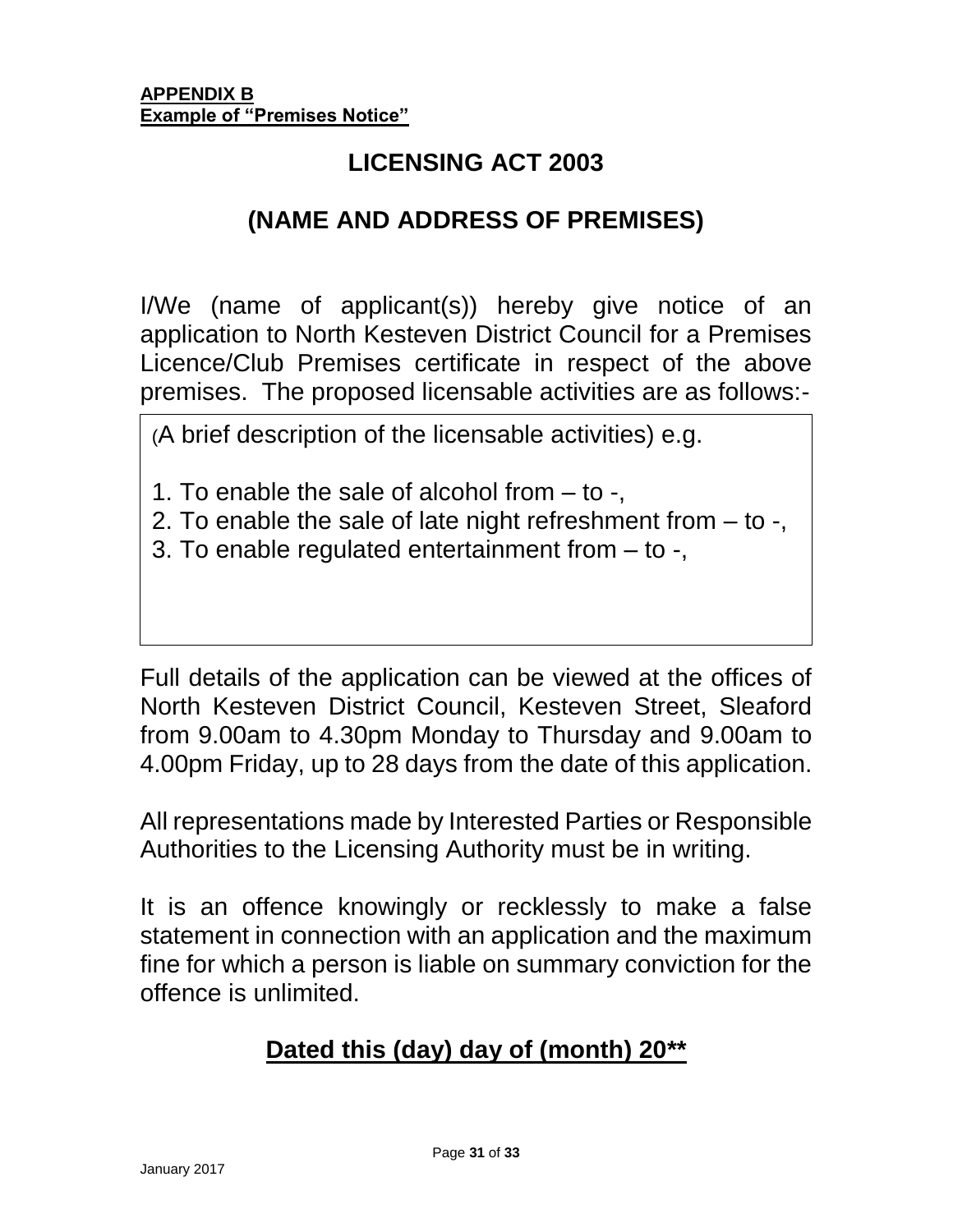#### **APPENDIX C**

#### **Personal Licence Qualifications**

Persons applying for a personal licence will need to obtain an accredited licensing qualification. The aim of the qualification is to ensure that licence holders are aware of licensing law and the wider social responsibilities attached to the sale of alcohol.

The current qualification is the Level 2 Award for Personal Licence Holders. (This replaces the Level 2 National Certificate for Personal Licence Holders, which will no longer be accepted if dated after 31st March 2011).

The Secretary of State accredits personal licence qualification training providers under the 2003 Act.

For details see: [Accredited personal licence qualification providers](https://www.gov.uk/government/publications/accredited-personal-licence-qualification-providers/accredited-personal-licence-qualification-providers)

[\(https://www.gov.uk/government/publications/accredited-personal-licence](https://www.gov.uk/government/publications/accredited-personal-licence-qualification-providers/accredited-personal-licence-qualification-providers)[qualification-providers/accredited-personal-licence-qualification-providers\)](https://www.gov.uk/government/publications/accredited-personal-licence-qualification-providers/accredited-personal-licence-qualification-providers)

Contact the course providers direct for more information on the costs and local venues where they can be taken.

The courses are one-day courses and topics in the syllabus include:

- **licensing authorities**
- **personal licences**
- **alcohol**
- **unauthorised licensable activities**
- **Police powers**
- **duties of the personal licence holder**
- **premises licences**
- **operating schedules**
- **permitted temporary activities**
- **disorderly conduct on licensed premises**
- **protection of children**
- **rights of entry**